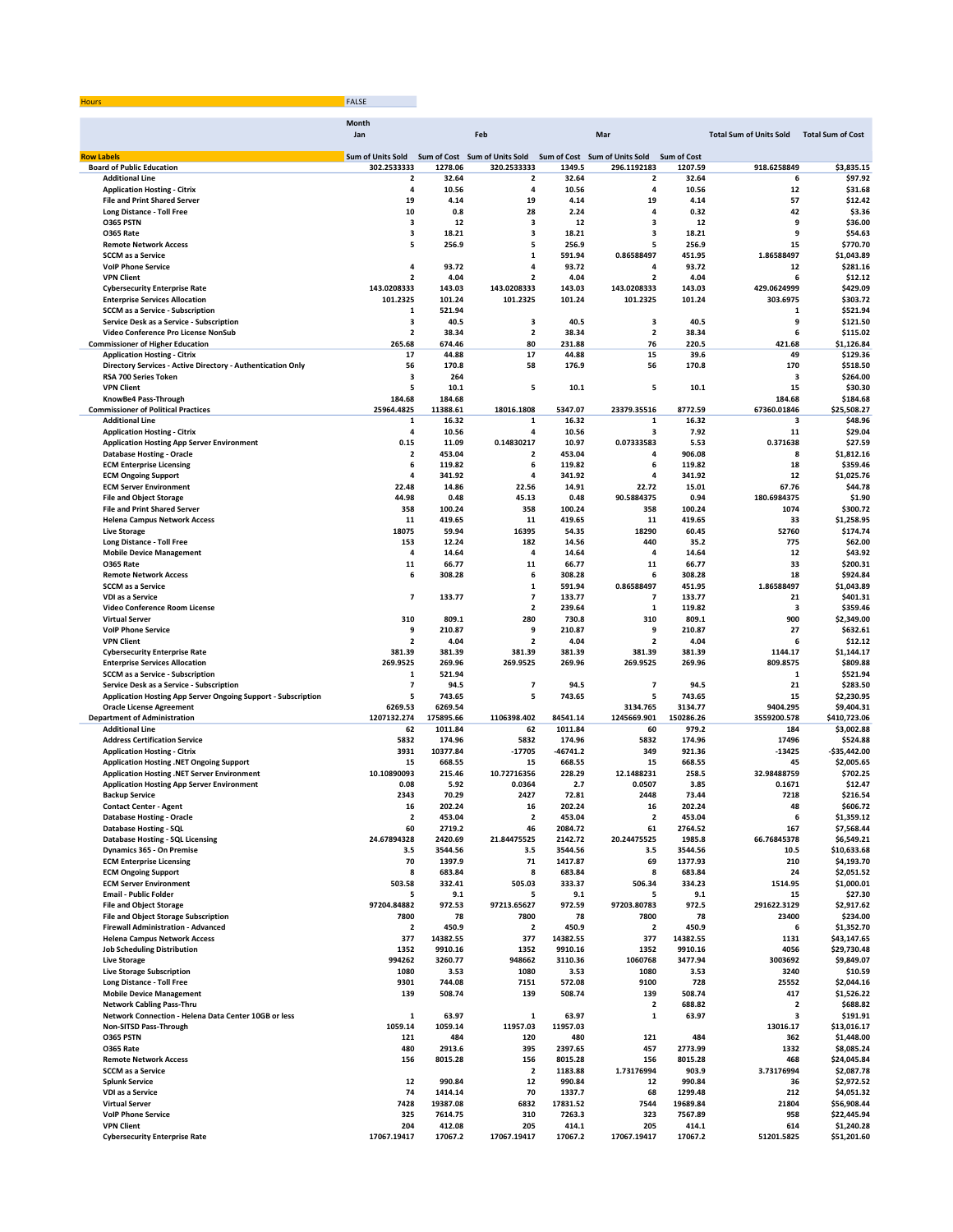|                                                                      | Month                                                                         |           |                         |           |                         |                    |                                |                          |
|----------------------------------------------------------------------|-------------------------------------------------------------------------------|-----------|-------------------------|-----------|-------------------------|--------------------|--------------------------------|--------------------------|
|                                                                      | Jan                                                                           |           | Feb                     |           | Mar                     |                    | <b>Total Sum of Units Sold</b> | <b>Total Sum of Cost</b> |
|                                                                      |                                                                               |           |                         |           |                         |                    |                                |                          |
| <b>Row Labels</b>                                                    | Sum of Units Sold Sum of Cost Sum of Units Sold Sum of Cost Sum of Units Sold |           |                         |           |                         | <b>Sum of Cost</b> |                                |                          |
| <b>Enterprise Services Allocation</b>                                | 12080.38333                                                                   | 12080.39  | 12080.38333             | 12080.39  | 12080.38333             | 12080.39           | 36241.14999                    | \$36,241.17              |
| <b>SCCM as a Service - Subscription</b>                              | 2                                                                             | 1043.88   |                         |           |                         |                    | $\overline{\mathbf{2}}$        | \$1,043.88               |
| Service Desk as a Service - Subscription                             | 260                                                                           | 3510      | 260                     | 3510      | 260                     | 3510               | 780                            | \$10,530.00              |
| Video Conference Pro License NonSub                                  | 33                                                                            | 632.61    | 36                      | 690.12    | 34                      | 651.78             | 103                            | \$1,974.51               |
| <b>Application Hosting App Server Ongoing Support - Subscription</b> | 8                                                                             | 1189.84   | 8                       | 1189.84   | 8                       | 1189.84            | 24                             | \$3,569.52               |
| <b>Oracle License Agreement</b>                                      | 39375                                                                         | 39375     |                         |           | 19687.5                 | 19687.5            | 59062.5                        | \$59,062.50              |
|                                                                      | 4042.76                                                                       | 4042.76   |                         |           |                         |                    | 4042.76                        | \$4,042.76               |
| <b>Adobe Direct Pass Through</b>                                     |                                                                               |           |                         |           |                         |                    |                                |                          |
| Monarch Report Analysis Software Pass Thru                           |                                                                               |           | 1790                    | 1790      |                         |                    | 1790                           | \$1,790.00               |
| <b>ServiceNow App Engine</b>                                         |                                                                               |           |                         |           | 413                     | 8260               | 413                            | \$8,260.00               |
| <b>Department of Agriculture</b>                                     | 96828.58792                                                                   | 42046.38  | 221591.7122             | 53414.76  | 216718.6262             | 29588.36           | 535138.9263                    | \$125,049.50             |
| <b>Additional Line</b>                                               | 20                                                                            | 326.4     | 20                      | 326.4     | 20                      | 326.4              | 60                             | \$979.20                 |
| <b>Application Hosting - Citrix</b>                                  | 78                                                                            | 205.92    | 77                      | 203.28    | 73                      | 192.72             | 228                            | \$601.92                 |
| <b>Application Hosting App Server Environment</b>                    | 0.05                                                                          | 3.7       | 0.00601884              | 0.45      | 0.00458135              | 0.4                | 0.06060019                     | \$4.55                   |
|                                                                      |                                                                               |           |                         |           |                         |                    |                                |                          |
| <b>Backup Service</b>                                                | 7909                                                                          | 237.27    | 8002                    | 240.06    | 7932                    | 237.96             | 23843                          | \$715.29                 |
| <b>Database Hosting - Oracle</b>                                     | 4                                                                             | 906.08    | 4                       | 906.08    | 4                       | 906.08             | 12                             | \$2,718.24               |
| Database Hosting - SQL                                               | 21                                                                            | 951.72    | 21                      | 951.72    | 21                      | 951.72             | 63                             | \$2,855.16               |
| Database Hosting - SQL Licensing                                     | 3                                                                             | 294.28    | 3                       | 294.28    | 3                       | 294.28             | 9                              | \$882.84                 |
| Directory Services - Active Directory - Authentication Only          | $\mathbf{2}$                                                                  | 6.1       | 16                      | 48.8      | 16                      | 48.8               | 34                             | \$103.70                 |
| <b>File and Object Storage</b>                                       | 3556.027085                                                                   | 35.74     | 3594.775316             | 36.12     | 3621.044045             | 36.38              | 10771.84645                    | \$108.24                 |
|                                                                      |                                                                               |           |                         |           |                         |                    |                                |                          |
| <b>Helena Campus Network Access</b>                                  | 71                                                                            | 2708.65   | 71                      | 2708.65   | 69                      | 2632.35            | 211                            | \$8,049.65               |
| <b>Live Storage</b>                                                  | 54371                                                                         | 179.95    | 168888                  | 553.06    | 187641                  | 614.38             | 410900                         | \$1,347.39               |
| <b>Long Distance - Toll Free</b>                                     | 3632                                                                          | 290.56    | 3740                    | 299.2     | 4599                    | 367.92             | 11971                          | \$957.68                 |
| <b>Mobile Device Management</b>                                      | 64                                                                            | 234.24    | 64                      | 234.24    | 64                      | 234.24             | 192                            | \$702.72                 |
| Non-SITSD Pass-Through                                               | 205.56                                                                        | 205.56    |                         |           |                         |                    | 205.56                         | \$205.56                 |
|                                                                      |                                                                               |           |                         |           |                         |                    |                                |                          |
| <b>0365 PSTN</b>                                                     | 19                                                                            | 76        | 19                      | 76        | 19                      | 76                 | 57                             | \$228.00                 |
| <b>0365 Rate</b>                                                     | 145                                                                           | 880.15    | 147                     | 892.29    | 145                     | 880.15             | 437                            | \$2,652.59               |
| <b>Oracle Direct Pass Through</b>                                    | 259.13                                                                        | 259.13    |                         |           |                         |                    | 259.13                         | \$259.13                 |
| <b>Remote Network Access</b>                                         | 89                                                                            | 4572.82   | 89                      | 4572.82   | 89                      | 4572.82            | 267                            | \$13,718.46              |
| <b>SCCM as a Service</b>                                             |                                                                               |           | 1                       | 591.94    | 0.73176994              | 381.96             | 1.73176994                     | \$973.90                 |
|                                                                      |                                                                               |           |                         |           |                         |                    |                                |                          |
| Video Conference Room License                                        | 1                                                                             | 119.82    | $-1$                    | $-119.82$ |                         |                    | 0                              | \$0.00                   |
| <b>Virtual Server</b>                                                | $-240$                                                                        | $-626.4$  | 448                     | 1169.28   | 496                     | 1294.56            | 704                            | \$1,837.44               |
| <b>VolP Phone Service</b>                                            | 96                                                                            | 2249.28   | 96                      | 2249.28   | 97                      | 2272.71            | 289                            | \$6,771.27               |
| <b>VPN Client</b>                                                    | 62                                                                            | 125.24    | 65                      | 131.3     | 64                      | 129.28             | 191                            | \$385.82                 |
| <b>Cybersecurity Enterprise Rate</b>                                 | 5005.741667                                                                   | 5005.75   | 5005.741667             | 5005.75   | 5005.741667             | 5005.75            | 15017.225                      | \$15,017.25              |
| <b>Enterprise Services Allocation</b>                                | 3543.129167                                                                   | 3543.13   | 3543.129167             | 3543.13   | 3543.129167             | 3543.13            | 10629.3875                     | \$10,629.39              |
|                                                                      |                                                                               |           |                         |           |                         |                    |                                |                          |
| <b>SCCM as a Service - Subscription</b>                              | 1                                                                             | 521.94    |                         |           |                         |                    | 1                              | \$521.94                 |
| Video Conference Pro License NonSub                                  | 29                                                                            | 555.93    | 29                      | 555.93    | 29                      | 555.93             | 87                             | \$1,667.79               |
| <b>Application Hosting App Server Ongoing Support - Subscription</b> | $\overline{\mathbf{2}}$                                                       | 297.46    | $\overline{\mathbf{2}}$ | 297.46    | 2                       | 297.46             | 6                              | \$892.38                 |
| <b>Oracle License Agreement</b>                                      | 6269.95                                                                       | 6269.96   |                         |           | 3134.975                | 3134.98            | 9404.925                       | \$9,404.94               |
| <b>ServiceNow App Engine</b>                                         |                                                                               |           |                         |           | 30                      | 600                | 30                             | \$600.00                 |
| AmpliFund Pass-Through                                               | 11610                                                                         | 11610     | 27647.06                | 27647.06  |                         |                    | 39257.06                       | \$39,257.06              |
|                                                                      |                                                                               |           |                         |           |                         |                    |                                |                          |
| <b>Department of Commerce</b>                                        | 438627.8838                                                                   | 99858.65  |                         |           | 402307.1724             | 50684.02           | 840935.0562                    | \$150,542.67             |
| <b>Additional Line</b>                                               | 32                                                                            | 522.24    |                         |           | 32                      | 522.24             | 64                             | \$1,044.48               |
| <b>Application Hosting - Citrix</b>                                  | 226                                                                           | 596.64    |                         |           | 215                     | 567.6              | 441                            | \$1,164.24               |
| Application Hosting .NET Ongoing Support                             | $\mathbf{2}$                                                                  | 89.14     |                         |           | $\overline{\mathbf{2}}$ | 89.14              | 4                              | \$178.28                 |
| Application Hosting .NET Server Environment                          | 0.00002864                                                                    | 0.07      |                         |           | 0.0000358               | 0.06               | 0.00006444                     | \$0.13                   |
|                                                                      |                                                                               |           |                         |           |                         |                    |                                |                          |
| <b>Backup Service</b>                                                | 32286                                                                         | 968.58    |                         |           | 35563                   | 1066.89            | 67849                          | \$2,035.47               |
| <b>Database Hosting - SQL</b>                                        | 21                                                                            | 951.72    |                         |           | 21                      | 951.72             | 42                             | \$1,903.44               |
| Database Hosting - SQL Licensing                                     | 10                                                                            | 980.91    |                         |           | 10                      | 980.91             | 20                             | \$1,961.82               |
| Directory Services - Active Directory - Authentication Only          | 3                                                                             | 9.15      |                         |           | 9                       | 27.45              | 12                             | \$36.60                  |
| <b>Email - Public Folder</b>                                         | 15                                                                            | 27.3      |                         |           | 15                      | 27.3               | 30                             | \$54.60                  |
| <b>File and Object Storage</b>                                       | 8382.436294                                                                   | 84.02     |                         |           | 8390.138978             | 84.11              | 16772.57527                    | \$168.13                 |
|                                                                      |                                                                               |           |                         |           |                         |                    |                                |                          |
| <b>File and Object Storage Subscription</b>                          | 750                                                                           | 7.5       |                         |           | 750                     | 7.5                | 1500                           | \$15.00                  |
| <b>Helena Campus Network Access</b>                                  | 254                                                                           | 9690.1    |                         |           | 254                     | 9690.1             | 508                            | \$19,380.20              |
| <b>Live Storage</b>                                                  | 309355                                                                        | 1012.05   |                         |           | 318250                  | 1040.87            | 627605                         | \$2,052.92               |
| <b>Live Storage Subscription</b>                                     | 90                                                                            | 0.3       |                         |           | 90                      | 0.3                | 180                            | \$0.60                   |
| <b>Long Distance - Toll Free</b>                                     | 16128                                                                         | 1290.24   |                         |           | 19932                   | 1594.56            | 36060                          | \$2,884.80               |
|                                                                      |                                                                               |           |                         |           |                         |                    |                                |                          |
| <b>Mobile Device Management</b>                                      | 66                                                                            | 241.56    |                         |           | 66                      | 241.56             | 132                            | \$483.12                 |
| Non-SITSD Pass-Through                                               |                                                                               |           |                         |           | 45.68                   | 45.68              | 45.68                          | \$45.68                  |
| <b>O365 PSTN</b>                                                     | q                                                                             | 36        |                         |           | q                       | 36                 | 18                             | \$72.00                  |
| <b>0365 Rate</b>                                                     | 374                                                                           | 2270.18   |                         |           | 385                     | 2336.95            | 759                            | \$4,607.13               |
| <b>Remote Network Access</b>                                         | 40                                                                            | 2055.2    |                         |           | 40                      | 2055.2             | 80                             | \$4,110.40               |
| <b>SCCM</b> as a Service                                             |                                                                               |           |                         |           | 0.86588497              | 451.95             | 0.86588497                     | \$451.95                 |
|                                                                      |                                                                               |           |                         |           |                         |                    |                                |                          |
| <b>ServiceNow Support</b>                                            | 52506.96                                                                      | 52506.96  |                         |           |                         |                    | 52506.96                       | \$52,506.96              |
| <b>Splunk Service</b>                                                | 1                                                                             | 82.57     |                         |           | 1                       | 82.57              | 2                              | \$165.14                 |
| VDI as a Service                                                     | 13                                                                            | 248.43    |                         |           | 13                      | 248.43             | 26                             | \$496.86                 |
| Video Conference Room License                                        | $\overline{\mathbf{2}}$                                                       | 239.64    |                         |           | $\overline{\mathbf{2}}$ | 239.64             | 4                              | \$479.28                 |
| <b>Virtual Server</b>                                                | 744                                                                           | 1941.84   |                         |           | 744                     | 1941.84            | 1488                           | \$3,883.68               |
| <b>VolP Phone Service</b>                                            | 246                                                                           | 5763.78   |                         |           | 247                     | 5787.21            | 493                            | \$11,550.99              |
|                                                                      |                                                                               |           |                         |           |                         |                    |                                |                          |
| <b>VPN Client</b>                                                    | 192                                                                           | 387.84    |                         |           | 201                     | 406.02             | 393                            | \$793.86                 |
| <b>Cybersecurity Enterprise Rate</b>                                 | 9868.461667                                                                   | 9868.47   |                         |           | 9868.461667             | 9868.47            | 19736.92333                    | \$19,736.94              |
| <b>Enterprise Services Allocation</b>                                | 6985.025833                                                                   | 6985.03   |                         |           | 6985.025833             | 6985.03            | 13970.05167                    | \$13,970.06              |
| <b>SCCM as a Service - Subscription</b>                              | 1                                                                             | 521.94    |                         |           |                         |                    | 1                              | \$521.94                 |
| Video Conference Pro License NonSub                                  | 25                                                                            | 479.25    |                         |           | 16                      | 306.72             | 41                             | \$785.97                 |
|                                                                      |                                                                               |           |                         |           | 150                     | 3000               |                                |                          |
| <b>ServiceNow App Engine</b>                                         |                                                                               |           |                         |           |                         |                    | 150                            | \$3,000.00               |
| <b>Department of Corrections</b>                                     | 634164.0632                                                                   | 237817.84 | 615179.5379             | 241425.64 | 668911.6886             | 238739.28          | 1918255.29                     | \$717,982.76             |
| <b>Additional Line</b>                                               | 207                                                                           | 3378.24   | 208                     | 3394.56   | 210                     | 3427.2             | 625                            | \$10,200.00              |
| <b>Application Hosting - Citrix</b>                                  | 109                                                                           | 287.76    | 104                     | 274.56    | 100                     | 264                | 313                            | \$826.32                 |
| <b>Backup Service</b>                                                | 21681                                                                         | 650.43    | 21622                   | 648.66    | 23835                   | 715.05             | 67138                          | \$2,014.14               |
| <b>Contact Center - Agent</b>                                        | 6                                                                             | 75.84     | 6                       | 75.84     | 6                       | 75.84              | 18                             | \$227.52                 |
|                                                                      |                                                                               |           |                         |           |                         |                    |                                |                          |
| <b>Contact Center - Call Recording</b>                               | $\mathbf 1$                                                                   | 21.4      | 1                       | 21.4      | 1                       | 21.4               | 3                              | \$64.20                  |
| <b>Database Hosting - Oracle</b>                                     | 5                                                                             | 1132.6    | 5                       | 1132.6    | 5                       | 1132.6             | 15                             | \$3,397.80               |
| <b>Database Hosting - SQL</b>                                        | $\mathbf{2}$                                                                  | 90.64     | $\overline{\mathbf{2}}$ | 90.64     | 2                       | 90.64              | 6                              | \$271.92                 |
| Database Hosting - SQL Licensing                                     | 0.27777777                                                                    | 27.25     | 0.27777777              | 27.25     | 0.27777777              | 27.25              | 0.83333331                     | \$81.75                  |
| Directory Services - Active Directory - Authentication Only          | 128                                                                           | 390.4     | 126                     | 384.3     | 124                     | 378.2              | 378                            | \$1,152.90               |
|                                                                      |                                                                               |           |                         |           |                         |                    |                                |                          |
| <b>File and Object Storage</b>                                       | 36584.00098                                                                   | 365.85    | 53476.91016             | 534.78    | 63765.95996             | 637.67             | 153826.8711                    | \$1,538.30               |
| <b>File and Print Shared Server</b>                                  | $-2025$                                                                       | -567      |                         |           |                         |                    | $-2025$                        | -\$567.00                |
| Firewall Administration - Advanced                                   | 1                                                                             | 168.24    | 1                       | 168.24    | 1                       | 168.24             | 3                              | \$504.72                 |
| <b>Helena Campus Network Access</b>                                  | 198                                                                           | 7553.7    | 198                     | 7553.7    | 198                     | 7553.7             | 594                            | \$22,661.10              |
| <b>Live Storage</b>                                                  | 427496                                                                        | 1395.19   | 386975                  | 1262.86   | 428695                  | 1399.2             | 1243166                        | \$4,057.25               |
| <b>Long Distance - Toll Free</b>                                     | 32535                                                                         | 2602.8    | 38215                   | 3057.2    | 37115                   | 2969.2             | 107865                         | \$8,629.20               |
|                                                                      |                                                                               |           |                         |           |                         |                    |                                |                          |
| <b>Mobile Device Management</b>                                      | 90                                                                            | 329.4     | 90                      | 329.4     | 90                      | 329.4              | 270                            | \$988.20                 |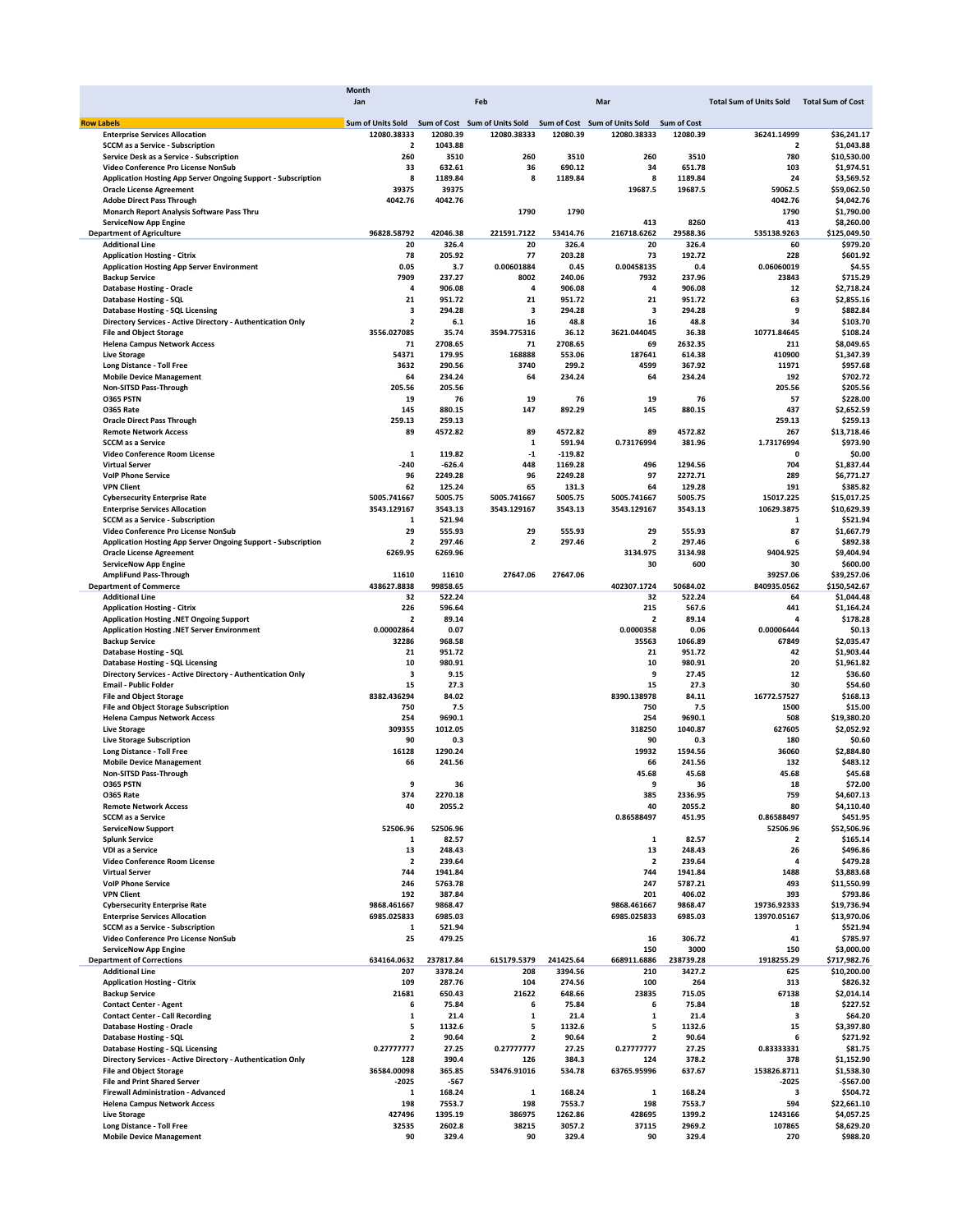|                                                                         | Month                                                                                     |           |                |            |                          |           |                                           |              |
|-------------------------------------------------------------------------|-------------------------------------------------------------------------------------------|-----------|----------------|------------|--------------------------|-----------|-------------------------------------------|--------------|
|                                                                         | Jan                                                                                       |           | Feb            |            | Mar                      |           | Total Sum of Units Sold Total Sum of Cost |              |
|                                                                         |                                                                                           |           |                |            |                          |           |                                           |              |
| <b>Row Labels</b>                                                       | Sum of Units Sold Sum of Cost Sum of Units Sold Sum of Cost Sum of Units Sold Sum of Cost |           |                |            |                          |           |                                           |              |
| <b>Mobile Device Management Licensing PT</b>                            | 1                                                                                         | 1         |                |            |                          |           | $\mathbf{1}$                              | \$1.00       |
| Network Connection - Helena Data Center 10GB or less                    | 1                                                                                         | 63.97     | 1              | 63.97      | 1                        | 63.97     | з                                         | \$191.91     |
| Network Hardware Pass-Thru                                              |                                                                                           |           | 1              | 1917.12    |                          |           | $\mathbf{1}$                              | \$1,917.12   |
| Non-SITSD Pass-Through                                                  | 68.52                                                                                     | 68.52     | $-2685$        | $-2685$    |                          |           | $-2616.48$                                | $-$2,616.48$ |
| <b>0365 PSTN</b>                                                        | 68                                                                                        | 272       | 68             | 272        | 68                       | 272       | 204                                       | \$816.00     |
| <b>0365 Rate</b>                                                        | 1429                                                                                      | 8674.03   | 1411           | 8564.77    | 1407                     | 8540.49   | 4247                                      | \$25,779.29  |
| <b>Remote Network Access</b>                                            | 1348                                                                                      | 69260.24  | 1349           | 69311.62   | 1349                     | 69311.62  | 4046                                      | \$207,883.48 |
| <b>Remote Network Access - Subscription</b>                             | 160                                                                                       | 8220.8    | 160            | 8220.8     | 160                      | 8220.8    | 480                                       | \$24,662.40  |
| RSA 700 Series Token                                                    |                                                                                           |           | 25             | 2200       |                          |           | 25                                        | \$2,200.00   |
| <b>SCCM</b> as a Service                                                |                                                                                           |           | 1              | 591.94     | 0.86588497               | 451.95    | 1.86588497                                | \$1,043.89   |
| Video Conference Room License                                           | 6                                                                                         | 718.92    | $\overline{7}$ | 838.74     | $\overline{\phantom{a}}$ | 838.74    | 20                                        | \$2,396.40   |
| <b>Virtual Server</b>                                                   | 620                                                                                       | 1618.2    | 560            | 1461.6     | 770                      | 2009.7    | 1950                                      | \$5,089.50   |
| <b>Virtual Server Platform Base</b>                                     | 1                                                                                         | 2215.77   | 1              | 2215.77    | 1                        | 2215.77   | з                                         | \$6,647.31   |
| <b>VolP Phone Service</b>                                               | 584                                                                                       | 13683.12  | 649            | 15206.07   | 665                      | 15580.95  | 1898                                      | \$44,470.14  |
| <b>VPN Client</b>                                                       | 386                                                                                       | 779.72    | 391            | 789.82     | 393                      | 793.86    | 1170                                      | \$2,363.40   |
| <b>Cybersecurity Enterprise Rate</b>                                    | 63024.66833                                                                               | 63024.67  | 63024.66833    | 63024.67   | 63024.66833              | 63024.67  | 189074.005                                | \$189,074.01 |
| <b>Enterprise Services Allocation</b>                                   | 44609.68167                                                                               | 44609.69  | 44609.68167    | 44609.69   | 44609.68167              | 44609.69  | 133829.045                                | \$133,829.07 |
| <b>SCCM as a Service - Subscription</b>                                 | 1                                                                                         | 521.94    |                |            |                          |           | 1                                         | \$521.94     |
| Video Conference Pro License NonSub                                     | 74                                                                                        |           | 71             | 1361.07    | 72                       |           | 217                                       | \$4,159.89   |
|                                                                         |                                                                                           | 1418.58   |                |            |                          | 1380.24   |                                           |              |
| <b>Oracle License Agreement</b>                                         | 4470.47                                                                                   | 4470.48   |                |            | 2235.235                 | 2235.24   | 6705.705                                  | \$6,705.72   |
| Monarch Report Analysis Software Pass Thru                              |                                                                                           |           | 2685           | 2685       |                          |           | 2685                                      | \$2,685.00   |
| Avaya Red Add-on Module                                                 |                                                                                           |           | 1820           | 1820       |                          |           | 1820                                      | \$1,820.00   |
| <b>SAS Pass Thru</b>                                                    | 293.4444444                                                                               | 293.45    |                |            |                          |           | 293.4444444                               | \$293.45     |
| <b>Department of Environmental Quality</b>                              | 1621371.973                                                                               | 115961.29 | 1392166.105    | 96165.72   | 1530503.207              | 106607.16 | 4544041.286                               | \$318,734.17 |
| <b>Additional Line</b>                                                  | 57                                                                                        | 930.24    | 57             | 930.24     | 57                       | 930.24    | 171                                       | \$2,790.72   |
| <b>Application Hosting - Citrix</b>                                     | 524                                                                                       | 1383.36   | 516            | 1362.24    | 493                      | 1301.52   | 1533                                      | \$4,047.12   |
| Application Hosting .NET Ongoing Support                                | 23                                                                                        | 1025.11   | 24             | 1069.68    | 23                       | 1025.11   | 70                                        | \$3,119.90   |
| <b>Application Hosting .NET Server Environment</b>                      | 110.7204421                                                                               | 2335.71   | 87.51595031    | 1846.64    | 141.34689                | 2980.67   | 339.5832824                               | \$7,163.02   |
| <b>Application Hosting App Server Environment</b>                       | 1.45                                                                                      | 107.19    | 0.52049142     | 38.49      | 0.60871298               | 45.31     | 2.5792044                                 | \$190.99     |
| <b>Backup Service</b>                                                   | 106                                                                                       | 3.18      | 129            | 3.87       | 148                      | 4.44      | 383                                       | \$11.49      |
| <b>Contact Center - Agent</b>                                           | 16                                                                                        | 202.24    | 16             | 202.24     | 16                       | 202.24    | 48                                        | \$606.72     |
| <b>Contact Center - Call Recording</b>                                  | 1                                                                                         | 21.4      | 1              | 21.4       | 1                        | 21.4      | 3                                         | \$64.20      |
| <b>Database Hosting - Oracle</b>                                        | 1                                                                                         | 226.52    | 1              | 226.52     | $\mathbf 1$              | 226.52    | 3                                         | \$679.56     |
|                                                                         | 34                                                                                        | 1540.88   | 34             | 1540.88    | 57                       | 2583.24   | 125                                       |              |
| <b>Database Hosting - SQL</b>                                           | 6.66666667                                                                                |           |                |            |                          |           |                                           | \$5,665.00   |
| Database Hosting - SQL Licensing                                        |                                                                                           | 654.01    | 6.53846156     | 641.46     | 6.46153848               | 633.99    | 19.66666671                               | \$1,929.46   |
| <b>ECM Enterprise Licensing</b>                                         | 31                                                                                        | 619.07    | 33             | 659.01     | 33                       | 659.01    | 97                                        | \$1,937.09   |
| <b>ECM Ongoing Support</b>                                              | 4                                                                                         | 341.92    | 4              | 341.92     | 4                        | 341.92    | 12                                        | \$1,025.76   |
| <b>ECM Server Environment</b>                                           | 199.15                                                                                    | 131.45    | 202.08         | 133.38     | 206.79                   | 136.5     | 608.02                                    | \$401.33     |
| <b>Email - Public Folder</b>                                            | 424                                                                                       | 771.68    | 424            | 771.68     | 424                      | 771.68    | 1272                                      | \$2,315.04   |
| <b>File and Object Storage</b>                                          | 8961.316875                                                                               | 89.82     | 9025.036303    | 90.46      | 9013.277619              | 90.36     | 26999.6308                                | \$270.64     |
| <b>Helena Campus Network Access</b>                                     | 407                                                                                       | 15527.05  | 407            | 15527.05   | 407                      | 15527.05  | 1221                                      | \$46,581.15  |
| <b>Live Storage</b>                                                     | 1545433                                                                                   | 5043.38   | 1333964        | 4352.85    | 1465709                  | 4782.95   | 4345106                                   | \$14,179.18  |
| <b>Long Distance - Toll Free</b>                                        | 11327                                                                                     | 906.16    | 11295          | 903.6      | 11994                    | 959.52    | 34616                                     | \$2,769.28   |
| <b>Network Cabling Pass-Thru</b>                                        |                                                                                           |           |                |            | 1                        | 85        | $\mathbf{1}$                              | \$85.00      |
| Non-SITSD Pass-Through                                                  |                                                                                           |           | 1301.72        | 1301.72    | 822.01                   | 822.01    | 2123.73                                   | \$2,123.73   |
| O365 PSTN                                                               | 363                                                                                       | 1452      | 363            | 1452       | 363                      | 1452      | 1089                                      | \$4,356.00   |
| <b>0365 Rate</b>                                                        | 585                                                                                       | 3550.95   | 586            | 3557.02    | 598                      | 3629.86   | 1769                                      | \$10,737.83  |
| <b>Oracle Direct Pass Through</b>                                       | 1813.91                                                                                   | 1813.91   |                |            |                          |           | 1813.91                                   | \$1,813.91   |
|                                                                         |                                                                                           |           |                |            |                          |           |                                           |              |
| <b>Remote Network Access</b>                                            | 149                                                                                       | 7655.62   | 149            | 7655.62    | 149                      | 7655.62   | 447                                       | \$22,966.86  |
| <b>RSA Soft Token</b>                                                   |                                                                                           |           | 10             | 800        |                          |           | 10                                        | \$800.00     |
| <b>SCCM</b> as a Service                                                |                                                                                           |           | 1              | 591.94     | 0.86588497               | 451.95    | 1.86588497                                | \$1,043.89   |
| VDI as a Service                                                        | 9                                                                                         | 171.99    | 9              | 171.99     | 9                        | 171.99    | 27                                        | \$515.97     |
| <b>Virtual Server</b>                                                   | 2323                                                                                      | 6063.03   | 1288           | 3361.68    | 1351                     | 3526.11   | 4962                                      | \$12,950.82  |
| Virtual Server Platform Base                                            | 1                                                                                         | 2215.77   | 1              | 2215.77    | 1                        | 2215.77   | 3                                         | \$6,647.31   |
| <b>Virtual Server Platform Host</b>                                     | 1                                                                                         | 974.56    | $\mathbf{1}$   | 974.56     | $\mathbf{1}$             | 974.56    | 3                                         | \$2,923.68   |
| <b>VolP Phone Service</b>                                               | 418                                                                                       | 9793.74   | 418            | 9793.74    | 412                      | 9653.16   | 1248                                      | \$29,240.64  |
| <b>VPN Client</b>                                                       | 249                                                                                       | 502.98    | 253            | 511.06     | 256                      | 517.12    | 758                                       | \$1,531.16   |
| <b>Cybersecurity Enterprise Rate</b>                                    | 18449.7325                                                                                | 18449.74  | 18449.7325     | 18449.74   | 18449.7325               | 18449.74  | 55349.1975                                | \$55,349.22  |
| <b>Enterprise Services Allocation</b>                                   | 13058.96167                                                                               | 13058.97  | 13058.96167    | 13058.97   | 13058.96167              | 13058.97  | 39176.88501                               | \$39,176.91  |
| <b>SCCM as a Service - Subscription</b>                                 |                                                                                           | 521.94    |                |            |                          |           |                                           | \$521.94     |
| Video Conference Pro License NonSub                                     | 47                                                                                        | 900.99    | 45             | 862.65     | 46                       | 881.82    | 138                                       | \$2,645.46   |
| Application Hosting App Server Ongoing Support - Subscription           | 5                                                                                         | 743.65    | 5              | 743.65     | 5                        | 743.65    | 15                                        | \$2,230.95   |
| <b>Oracle License Agreement</b>                                         | 12188.305                                                                                 | 12188.32  |                |            | 6094.1525                | 6094.16   | 18282.4575                                | \$18,282.48  |
| <b>Adobe Direct Pass Through</b>                                        | 4042.76                                                                                   | 4042.76   |                |            |                          |           | 4042.76                                   | \$4,042.76   |
|                                                                         |                                                                                           |           |                |            |                          |           |                                           |              |
| <b>ServiceNow App Engine</b><br>Department of Fish, Wildlife, and Parks |                                                                                           |           |                | 156099.55  | 150                      | 3000      | 150<br>7866843.383                        | \$3,000.00   |
|                                                                         | 2504063.753                                                                               | 197673.01 | 2504383.393    |            | 2858396.238              | 252207.77 |                                           | \$605,980.33 |
| <b>Additional Line</b>                                                  | 67                                                                                        | 1093.44   | 67             | 1093.44    | 69                       | 1126.08   | 203                                       | \$3,312.96   |
| <b>Application Hosting - Citrix</b>                                     | 10                                                                                        | 26.4      | 10             | 26.4       | 9                        | 23.76     | 29                                        | \$76.56      |
| <b>Backup Service</b>                                                   | 15647                                                                                     | 469.41    | 8096           | 242.88     | 8096                     | 242.88    | 31839                                     | \$955.17     |
| <b>Contact Center - Agent</b>                                           | 19                                                                                        | 240.16    | 19             | 240.16     | 19                       | 240.16    | 57                                        | \$720.48     |
| Directory Services - Active Directory - Authentication Only             | 66                                                                                        | 201.3     | 65             | 198.25     | 75                       | 228.75    | 206                                       | \$628.30     |
| <b>Email - Public Folder</b>                                            | 116                                                                                       | 211.12    | 117            | 212.94     | 117                      | 212.94    | 350                                       | \$637.00     |
| <b>File and Object Storage</b>                                          | 10240                                                                                     | 102.4     | 10240          | 102.4      | 10240                    | 102.4     | 30720                                     | \$307.20     |
| <b>Helena Campus Network Access</b>                                     | 177                                                                                       | 6752.55   | 177            | 6752.55    | 177                      | 6752.55   | 531                                       | \$20,257.65  |
| <b>Live Storage</b>                                                     | 2332672                                                                                   | 7605.88   | 2379776        | 7759.36    | 2634752                  | 8590.72   | 7347200                                   | \$23,955.96  |
| <b>Long Distance - Toll Free</b>                                        | 18424                                                                                     | 1473.92   | 23322          | 1865.76    | 25103                    | 2008.24   | 66849                                     | \$5,347.92   |
| <b>Network Hardware Pass-Thru</b>                                       |                                                                                           |           | 1              | 2372.49    |                          |           | 1                                         | \$2,372.49   |
| Non-SITSD Pass-Through                                                  |                                                                                           |           | $-1576.85$     | $-1576.85$ | 89062.52                 | 89062.52  | 87485.67                                  | \$87,485.67  |
| O365 PSTN                                                               | 7                                                                                         | 28        | 7              |            | $\overline{\mathbf{z}}$  |           | 21                                        |              |
|                                                                         |                                                                                           |           |                | 28         |                          | 28        |                                           | \$84.00      |
| <b>0365 Rate</b>                                                        | 1050                                                                                      | 6373.5    | 1036           | 6288.52    | 1047                     | 6355.29   | 3133                                      | \$19,017.31  |
| <b>Oracle Direct Pass Through</b>                                       |                                                                                           |           | 13108.56       | 13108.56   |                          |           | 13108.56                                  | \$13,108.56  |
| <b>Remote Network Access</b>                                            | 595                                                                                       | 30571.1   | 593            | 30468.34   | 593                      | 30468.34  | 1781                                      | \$91,507.78  |
| RSA 700 Series Token                                                    |                                                                                           |           |                |            | 1                        | 88        | 1                                         | \$88.00      |
| VDI as a Service                                                        | 4                                                                                         | 76.44     | 4              | 76.44      | 4                        | 76.44     | 12                                        | \$229.32     |
| Virtual Server Platform Base                                            | 1                                                                                         | 2215.77   | 1              | 2215.77    | 1                        | 2215.77   | 3                                         | \$6,647.31   |
| <b>Virtual Server Platform Host</b>                                     | 4                                                                                         | 3898.24   | 4              | 3898.24    | 4                        | 3898.24   | 12                                        | \$11,694.72  |
| <b>VolP Phone Service</b>                                               | 487                                                                                       | 11410.41  | 488            | 11433.84   | 489                      | 11457.27  | 1464                                      | \$34,301.52  |
| <b>VPN Client</b>                                                       | 98                                                                                        | 197.96    | 98             | 197.96     | 97                       | 195.94    | 293                                       | \$591.86     |
| <b>Cybersecurity Enterprise Rate</b>                                    | 38758.74083                                                                               | 38758.75  | 38758.74083    | 38758.75   | 38758.74083              | 38758.75  | 116276.2225                               | \$116,276.25 |
| <b>Enterprise Services Allocation</b>                                   | 27433.94167                                                                               | 27433.95  | 27433.94167    | 27433.95   | 27433.94167              | 27433.95  | 82301.82501                               | \$82,301.85  |
| Video Conference Pro License NonSub                                     | 19                                                                                        | 364.23    | 20             | 383.4      | 22                       | 421.74    | 61                                        | \$1,169.37   |
| <b>Oracle License Agreement</b>                                         | 44438.07                                                                                  | 44438.08  |                |            | 22219.035                | 22219.04  | 66657.105                                 | \$66,657.12  |
|                                                                         |                                                                                           |           |                |            |                          |           |                                           |              |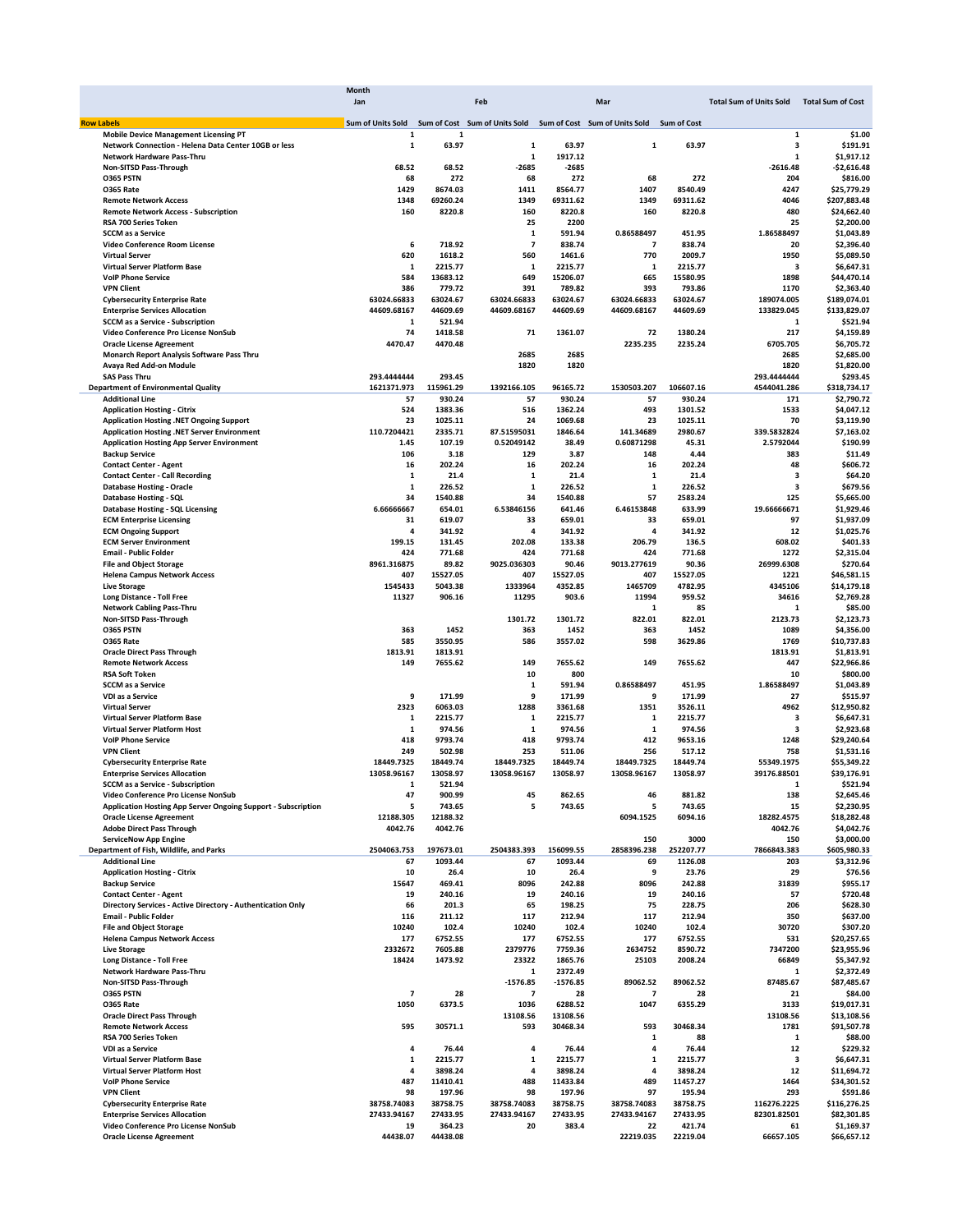|                                                                      | Month                                           |                      |             |          |                                           |           |                                |                            |
|----------------------------------------------------------------------|-------------------------------------------------|----------------------|-------------|----------|-------------------------------------------|-----------|--------------------------------|----------------------------|
|                                                                      | Jan                                             |                      | Feb         |          | Mar                                       |           | <b>Total Sum of Units Sold</b> | <b>Total Sum of Cost</b>   |
|                                                                      |                                                 |                      |             |          |                                           |           |                                |                            |
| <b>Row Labels</b>                                                    | Sum of Units Sold Sum of Cost Sum of Units Sold |                      |             |          | Sum of Cost Sum of Units Sold Sum of Cost |           |                                |                            |
| Monarch Report Analysis Software Pass Thru                           |                                                 |                      | 1790        | 1790     |                                           |           | 1790                           | \$1,790.00                 |
| Avaya Red Add-on Module                                              |                                                 |                      | 728         | 728      |                                           |           | 728                            | \$728.00                   |
| <b>ETSB Pass Thru</b>                                                | 13730<br>254435.1257                            | 13730                |             |          | 230767.6387                               | 246750.4  | 13730<br>485202.7643           | \$13,730.00                |
| <b>Department of Justice</b><br><b>Additional Line</b>               | 119                                             | 250137.21<br>1942.08 |             |          | 121                                       | 1974.72   | 240                            | \$496,887.61<br>\$3,916.80 |
| <b>Application Hosting - Citrix</b>                                  | 241                                             | 636.24               |             |          | 232                                       | 612.48    | 473                            | \$1,248.72                 |
| Application Hosting .NET Ongoing Support                             | з                                               | 133.71               |             |          | з                                         | 133.71    | 6                              | \$267.42                   |
| Application Hosting .NET Server Environment                          | 0.29104687                                      | 6.87                 |             |          | 0.41483524                                | 9.41      | 0.70588211                     | \$16.28                    |
|                                                                      | 3644                                            | 109.32               |             |          | 3963                                      | 118.89    | 7607                           | \$228.21                   |
| <b>Backup Service</b>                                                |                                                 |                      |             |          |                                           | 1415.68   | 224                            |                            |
| <b>Contact Center - Agent</b>                                        | 112                                             | 1415.68              |             |          | 112<br>$\overline{\phantom{a}}$           |           |                                | \$2,831.36                 |
| <b>Contact Center - Call Recording</b>                               | $\overline{\phantom{a}}$<br>22                  | 149.8                |             |          |                                           | 149.8     | 14<br>44                       | \$299.60                   |
| Database Hosting - SQL                                               |                                                 | 997.04               |             |          | 22                                        | 997.04    |                                | \$1,994.08                 |
| Database Hosting - SQL Licensing                                     | 7.81313132                                      | 766.37               |             |          | 7.81313132                                | 766.37    | 15.62626264                    | \$1,532.74                 |
| Dynamics 365 - Online                                                | 1                                               | 611.18               |             |          | 1                                         | 611.18    | 2                              | \$1,222.36                 |
| <b>File and Object Storage</b>                                       | 40457.53739                                     | 404.65               |             |          | 23573.5316                                | 235.81    | 64031.06899                    | \$640.46                   |
| <b>File and Print Shared Server</b>                                  | 2025                                            | 567                  |             |          |                                           |           | 2025                           | \$567.00                   |
| <b>Firewall Administration - Advanced</b>                            | 3                                               | 676.35               |             |          | з                                         | 676.35    | 6                              | \$1.352.70                 |
| <b>Helena Campus Network Access</b>                                  | 339                                             | 12932.85             |             |          | 339                                       | 12932.85  | 678                            | \$25,865.70                |
| <b>Job Scheduling Distribution</b>                                   | 30                                              | 219.9                |             |          | 30                                        | 219.9     | 60                             | \$439.80                   |
| <b>Live Storage</b>                                                  | 60853                                           | 200.26               |             |          | 61433                                     | 202       | 122286                         | \$402.26                   |
| <b>Long Distance - Toll Free</b>                                     | 37090                                           | 2967.2               |             |          | 35612                                     | 2848.96   | 72702                          | \$5,816.16                 |
| <b>Mobile Device Management</b>                                      | 445                                             | 1628.7               |             |          | 445                                       | 1628.7    | 890                            | \$3,257.40                 |
| <b>Mobile Device Management Licensing PT</b>                         | 10                                              | 10                   |             |          |                                           |           | 10                             | \$10.00                    |
| <b>Network Cabling Pass-Thru</b>                                     | 2                                               | 4407.95              |             |          | 4                                         | 2099.1    | 6                              | \$6,507.05                 |
| <b>0365 PSTN</b>                                                     | 163                                             | 652                  |             |          | 163                                       | 652       | 326                            | \$1,304.00                 |
| O365 Rate                                                            | 1384                                            | 8400.88              |             |          | 1349                                      | 8188.43   | 2733                           | \$16,589.31                |
| <b>Remote Network Access</b>                                         | 1651                                            | 84828.38             |             |          | 1651                                      | 84828.38  | 3302                           | \$169,656.76               |
| <b>Remote Network Access - Subscription</b>                          | 91                                              | 4675.58              |             |          | 91                                        | 4675.58   | 182                            | \$9,351.16                 |
| RSA 700 Series Token                                                 |                                                 |                      |             |          | 43                                        | 3784      | 43                             | \$3,784.00                 |
| <b>VDI as a Service</b>                                              | $\overline{\mathbf{2}}$                         | 38.22                |             |          | $\overline{\mathbf{2}}$                   | 38.22     | 4                              | \$76.44                    |
| Video Conference Room License                                        | 5                                               | 599.1                |             |          | 5                                         | 599.1     | 10                             | \$1,198.20                 |
| <b>Virtual Server</b>                                                | 403                                             | 1051.83              |             |          | 403                                       | 1051.83   | 806                            | \$2,103.66                 |
| <b>VolP Phone Service</b>                                            | 577                                             | 13519.11             |             |          | 591                                       | 13847.13  | 1168                           | \$27,366.24                |
| <b>VPN Client</b>                                                    | 21                                              | 42.42                |             |          | 17                                        | 34.34     | 38                             | \$76.76                    |
| <b>Cybersecurity Enterprise Rate</b>                                 | 56398.01995                                     | 56398.03             |             |          | 56398.01995                               | 56398.03  | 112796.0399                    | \$112,796.06               |
| <b>Enterprise Services Allocation</b>                                | 39919.25414                                     | 39919.27             |             |          | 39919.25414                               | 39919.27  | 79838.50828                    | \$79,838.54                |
|                                                                      | 37                                              | 709.29               |             |          | 40                                        | 766.8     | 77                             | \$1,476.09                 |
| Video Conference Pro License NonSub                                  |                                                 |                      |             |          |                                           |           |                                |                            |
| <b>Application Hosting App Server Ongoing Support - Subscription</b> | 1                                               | 148.73               |             |          | 1                                         | 148.73    | 2                              | \$297.46                   |
| <b>Oracle License Agreement</b>                                      | 8371.21                                         | 8371.22              |             |          | 4185.605                                  | 4185.61   | 12556.815                      | \$12,556.83                |
| Department of Labor and Industry                                     | 2829257.04                                      | 303458.39            |             |          | 2883236.673                               | 377724    | 5712493.713                    | \$681,182.39               |
| <b>Additional Line</b>                                               | 124                                             | 2023.68              |             |          | 124                                       | 2023.68   | 248                            | \$4,047.36                 |
| <b>Application Hosting - Citrix</b>                                  | 4692                                            | 12386.88             |             |          | 4442                                      | 11726.88  | 9134                           | \$24,113.76                |
| Application Hosting .NET Ongoing Support                             | $\overline{\mathbf{2}}$                         | 89.14                |             |          | $\overline{\mathbf{2}}$                   | 89.14     | 4                              | \$178.28                   |
| Application Hosting .NET Server Environment                          | 1.39261553                                      | 29.98                |             |          | 0.40486481                                | 9.21      | 1.79748034                     | \$39.19                    |
| <b>Application Hosting App Server Environment</b>                    | 55.5                                            | 4102.57              |             |          | 38.98231595                               | 2882.15   | 94.48231595                    | \$6,984.72                 |
| <b>Backup Service</b>                                                | 48884                                           | 1466.52              |             |          | 58823                                     | 1764.69   | 107707                         | \$3,231.21                 |
| <b>Contact Center - Agent</b>                                        | 154                                             | 1946.56              |             |          | 154                                       | 1946.56   | 308                            | \$3,893.12                 |
| <b>Contact Center - Call Recording</b>                               | 22                                              | 470.8                |             |          | 22                                        | 470.8     | 44                             | \$941.60                   |
| Data Center Rack Space - SMDC                                        | 0.05263                                         | 35.23                |             |          | 0.05263                                   | 35.23     | 0.10526                        | \$70.46                    |
| <b>Database Hosting - Oracle</b>                                     | 20                                              | 4530.4               |             |          | 28                                        | 6342.56   | 48                             | \$10,872.96                |
| Database Hosting - SQL                                               | 240                                             | 10876.8              |             |          | 242                                       | 10967.44  | 482                            | \$21,844.24                |
| Database Hosting - SQL Licensing                                     | 15.52747256                                     | 1524.1               |             |          | 15.60072854                               | 1531.3    | 31.1282011                     | \$3,055.40                 |
| Directory Services - Active Directory - Authentication Only          | 16                                              | 48.8                 |             |          | 15                                        | 45.75     | 31                             | \$94.55                    |
| <b>Email - Public Folder</b>                                         | 6                                               | 10.92                |             |          | 6                                         | 10.92     | 12                             | \$21.84                    |
| <b>File and Object Storage</b>                                       | 42016.69126                                     | 421.64               |             |          | 47168.882                                 | 473.13    | 89185.57326                    | \$894.77                   |
| <b>File and Object Storage Subscription</b>                          | 60                                              | 0.6                  |             |          | 60                                        | 0.6       | 120                            | \$1.20                     |
| <b>Helena Campus Network Access</b>                                  | 565                                             | 21554.75             |             |          | 565                                       | 21554.75  | 1130                           | \$43,109.50                |
| <b>Hyland Pass-Thru</b>                                              | з                                               | 3                    |             |          |                                           |           | з                              | \$3.00                     |
| <b>Job Scheduling Distribution</b>                                   | 811                                             | 5944.63              |             |          | 811                                       | 5944.63   | 1622                           | \$11,889.26                |
| <b>Live Storage</b>                                                  | 2560551                                         | 8355.91              |             |          | 2532581                                   | 8265.46   | 5093132                        | \$16,621.37                |
|                                                                      | 94                                              | 0.32                 |             |          | 94                                        | 0.32      | 188                            | \$0.64                     |
| <b>Live Storage Subscription</b><br><b>Long Distance - Toll Free</b> | 45125                                           | 3610                 |             |          | 42840                                     | 3427.2    | 87965                          | \$7,037.20                 |
| <b>MFT Service</b>                                                   | -390                                            | $-2133.3$            |             |          | 6                                         | 32.82     | -384                           | $-$2,100.48$               |
| <b>Mobile Device Management</b>                                      | 132                                             | 483.12               |             |          | 132                                       | 483.12    | 264                            | \$966.24                   |
| <b>Network Cabling Pass-Thru</b>                                     |                                                 |                      |             |          | 1                                         | 944.1     | 1                              | \$944.10                   |
|                                                                      | $\overline{\mathbf{2}}$                         | 127.94               |             |          | $\overline{\mathbf{2}}$                   | 127.94    | 4                              |                            |
| Network Connection - Helena Data Center 10GB or less                 |                                                 |                      |             |          |                                           | 100884.07 |                                | \$255.88                   |
| Non-SITSD Pass-Through                                               | ${\bf 17}$                                      | 68                   |             |          | 100884.07                                 |           | 100884.07                      | \$100,884.07               |
| O365 PSTN                                                            |                                                 |                      |             |          | 17                                        | 68        | 34                             | \$136.00                   |
| <b>0365 Rate</b>                                                     | 1123                                            | 6816.61              |             |          | 1104                                      | 6701.28   | 2227                           | \$13,517.89                |
| <b>Oracle Direct Pass Through</b>                                    | 2332.17                                         | 2332.17              |             |          |                                           |           | 2332.17                        | \$2,332.17                 |
| <b>Remote Network Access</b>                                         | 1002                                            | 51482.76             |             |          | 1009                                      | 51842.42  | 2011                           | \$103,325.18               |
| <b>SCCM</b> as a Service                                             |                                                 |                      |             |          | 0.86588497                                | 451.95    | 0.86588497                     | \$451.95                   |
| <b>Splunk Service</b>                                                | $\mathbf 1$                                     | 82.57                |             |          | 1                                         | 82.57     | $\overline{\mathbf{2}}$        | \$165.14                   |
| Video Conference Room License                                        | 10                                              | 1198.2               |             |          | 10                                        | 1198.2    | 20                             | \$2,396.40                 |
| <b>Virtual Server</b>                                                | 4850                                            | 12658.5              |             |          | 4224                                      | 11024.64  | 9074                           | \$23,683.14                |
| <b>Virtual Server Platform Base</b>                                  | 1                                               | 2215.77              |             |          | 1                                         | 2215.77   | $\overline{\mathbf{2}}$        | \$4,431.54                 |
| <b>Virtual Server Platform Host</b>                                  | 8                                               | 7796.48              |             |          | 8                                         | 7796.48   | 16                             | \$15,592.96                |
| <b>Virtual Server Subscription</b>                                   | 31                                              | 80.91                |             |          | 31                                        | 80.91     | 62                             | \$161.82                   |
| <b>VolP Phone Service</b>                                            | 832                                             | 19493.76             |             |          | 834                                       | 19540.62  | 1666                           | \$39,034.38                |
| <b>VPN Client</b>                                                    | 744                                             | 1502.88              |             |          | 739                                       | 1492.78   | 1483                           | \$2,995.66                 |
| <b>Cybersecurity Enterprise Rate</b>                                 | 38615.72                                        | 38615.72             |             |          | 38615.72                                  | 38615.72  | 77231.44                       | \$77,231.44                |
| <b>Enterprise Services Allocation</b>                                | 27332.71                                        | 27332.71             |             |          | 27332.71                                  | 27332.71  | 54665.42                       | \$54,665.42                |
| <b>SCCM as a Service - Subscription</b>                              | 1                                               | 521.94               |             |          |                                           |           | 1                              | \$521.94                   |
| Video Conference Pro License NonSub                                  | 117                                             | 2242.89              |             |          | 117                                       | 2242.89   | 234                            | \$4,485.78                 |
| <b>Application Hosting App Server Ongoing Support - Subscription</b> | 14                                              | 2082.22              |             |          | 14                                        | 2082.22   | 28                             | \$4,164.44                 |
| <b>Oracle License Agreement</b>                                      | 39940.77                                        | 39940.78             |             |          | 19970.385                                 | 19970.39  | 59911.155                      | \$59,911.17                |
| <b>Adobe Direct Pass Through</b>                                     | 4042.76                                         | 4042.76              |             |          |                                           |           | 4042.76                        | \$4,042.76                 |
| <b>ServiceNow App Engine</b>                                         |                                                 |                      |             |          | 150                                       | 3000      | 150                            | \$3,000.00                 |
| <b>SAS Pass Thru</b>                                                 | 2347.555555                                     | 2347.58              |             |          |                                           |           | 2347.555555                    | \$2,347.58                 |
| <b>ETSB Pass Thru</b>                                                | 2692.19                                         | 2692.19              |             |          |                                           |           |                                |                            |
|                                                                      |                                                 | 28526.78             |             |          |                                           |           | 2692.19                        | \$2,692.19                 |
| <b>Department of Livestock</b><br><b>Additional Line</b>             | 285337.6322                                     |                      | 256559.2873 | 23221.24 | 283321.5901                               | 27388.05  | 825218.5097                    | \$79,136.07                |
|                                                                      | 14                                              | 228.48               | 14          | 228.48   | 14                                        | 228.48    | 42                             | \$685.44                   |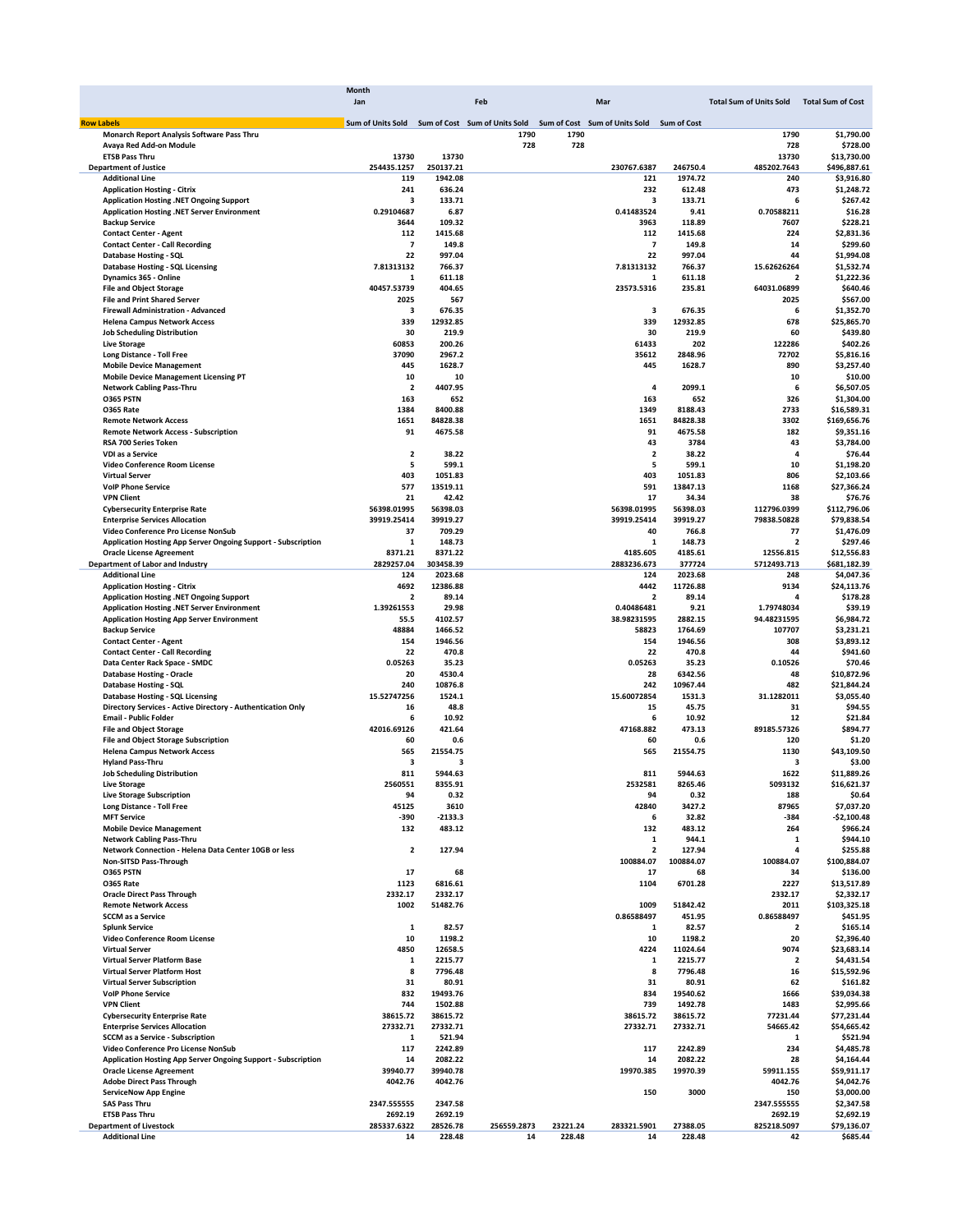|                                                                      | Month                                           |           |                          |          |                               |                    |                                           |                |
|----------------------------------------------------------------------|-------------------------------------------------|-----------|--------------------------|----------|-------------------------------|--------------------|-------------------------------------------|----------------|
|                                                                      | Jan                                             |           | Feb                      |          | Mar                           |                    | Total Sum of Units Sold Total Sum of Cost |                |
| <b>Row Labels</b>                                                    | Sum of Units Sold Sum of Cost Sum of Units Sold |           |                          |          | Sum of Cost Sum of Units Sold | <b>Sum of Cost</b> |                                           |                |
| <b>Application Hosting - Citrix</b>                                  | 15                                              | 39.6      | 15                       | 39.6     | 13                            | 34.32              | 43                                        | \$113.52       |
| Application Hosting .NET Ongoing Support                             | 4                                               | 178.28    | 4                        | 178.28   | 4                             | 178.28             | 12                                        | \$534.84       |
| Application Hosting .NET Server Environment                          | 0.94110936                                      | 20.17     | 1.3909739                | 29.53    | 0.8000532                     | 17.23              | 3.13213646                                | \$66.93        |
| <b>Backup Service</b>                                                | 14578                                           | 437.34    | 14729                    | 441.87   | 14491                         | 434.73             | 43798                                     | \$1,313.94     |
| <b>Contact Center - Agent</b>                                        | $\overline{2}$                                  | 25.28     | $\overline{\mathbf{2}}$  | 25.28    | $\overline{\mathbf{2}}$       | 25.28              | 6                                         | \$75.84        |
| <b>Database Hosting - Oracle</b>                                     | 2                                               | 453.04    | $\overline{\mathbf{2}}$  | 453.04   | 3                             | 679.56             | $\overline{\phantom{a}}$                  | \$1,585.64     |
| <b>Database Hosting - SQL</b>                                        | 20                                              | 906.4     | 20                       | 906.4    | 20                            | 906.4              | 60                                        | \$2,719.20     |
| Database Hosting - SQL Licensing                                     | $\overline{\phantom{a}}$                        | 686.64    | $\overline{\phantom{a}}$ | 686.64   | 8                             | 784.72             | 22                                        | \$2,158.00     |
| Directory Services - Active Directory - Authentication Only          | 36                                              | 109.8     | 36                       | 109.8    | 34                            | 103.7              | 106                                       | \$323.30       |
| <b>Email - Public Folder</b>                                         | 17                                              | 30.94     | 17                       | 30.94    | 17                            | 30.94              | 51                                        | \$92.82        |
| <b>File and Object Storage</b>                                       | 5182.163622                                     | 51.95     | 5198.518868              | 52.11    | 5520.971695                   | 55.35              | 15901.65418                               | \$159.41       |
| <b>Helena Campus Network Access</b>                                  | 41                                              | 1564.15   | 41                       | 1564.15  | 41                            | 1564.15            | 123                                       | \$4,692.45     |
| <b>Live Storage</b>                                                  | 246436                                          | 805.2     | 222938                   | 728.51   | 247240                        | 807.83             | 716614                                    | \$2,341.54     |
| <b>Long Distance - Toll Free</b>                                     | 3525                                            | 282       | 3172                     | 253.76   | 2894                          | 231.52             | 9591                                      | \$767.28       |
| <b>Mobile Device Management</b>                                      | 31                                              | 113.46    | 31                       | 113.46   | 31                            | 113.46             | 93                                        | \$340.38       |
| <b>0365 Rate</b>                                                     | 136                                             | 825.52    | 135                      | 819.45   | 133                           | 807.31             | 404                                       | \$2,452.28     |
| <b>Remote Network Access</b>                                         | 55                                              | 2825.9    | 55                       | 2825.9   | 55                            | 2825.9             | 165                                       | \$8,477.70     |
| <b>SCCM as a Service</b>                                             |                                                 |           | 1                        | 591.94   | 0.86588497                    | 451.95             | 1.86588497                                | \$1,043.89     |
| <b>Virtual Server</b>                                                | 1054                                            | 2750.94   | 952                      | 2484.72  | 1054                          | 2750.94            | 3060                                      | \$7,986.60     |
| <b>VolP Phone Service</b>                                            | 47                                              | 1101.21   | 47                       | 1101.21  | 47                            | 1101.21            | 141                                       | \$3,303.63     |
| <b>VPN Client</b>                                                    | 88                                              | 177.76    | 86                       | 173.72   | 88                            | 177.76             | 262                                       | \$529.24       |
| <b>Cybersecurity Enterprise Rate</b>                                 | 5291.784167                                     | 5291.79   | 5291.784167              | 5291.79  | 5291.784167                   | 5291.79            | 15875.3525                                | \$15,875.37    |
| <b>Enterprise Services Allocation</b>                                | 3745.593333                                     | 3745.6    | 3745.593333              | 3745.6   | 3745.593333                   | 3745.6             | 11236.78                                  | \$11,236.80    |
| <b>SCCM as a Service - Subscription</b>                              | 1                                               | 521.94    |                          |          |                               |                    | 1                                         | \$521.94       |
| Video Conference Pro License NonSub                                  | 19                                              | 364.23    | 18                       | 345.06   | 18                            | 345.06             | 55                                        | \$1,054.35     |
| <b>Oracle License Agreement</b>                                      | 4989.15                                         | 4989.16   |                          |          | 2494.575                      | 2494.58            | 7483.725                                  | \$7,483.74     |
| <b>ServiceNow App Engine</b>                                         |                                                 |           |                          |          | 60                            | 1200               | 60                                        | \$1,200.00     |
| <b>Department of Military Affairs</b>                                | 7166.889208                                     | 16375.73  | 7167.889208              | 16547.65 | 7163.889208                   | 16368.98           | 21498.66762                               | \$49,292.36    |
| <b>Application Hosting - Citrix</b>                                  | 4                                               | 10.56     | 4                        | 10.56    | 3                             | 7.92               | 11                                        | \$29.04        |
| Directory Services - Active Directory - Authentication Only          | 112                                             | 341.6     | 110                      | 335.5    | 108                           | 329.4              | 330                                       | \$1,006.50     |
| <b>Email - Public Folder</b>                                         | 4                                               | 7.28      | 4                        | 7.28     | 4                             | 7.28               | 12                                        | \$21.84        |
| <b>File and Object Storage</b>                                       | 10                                              | 0.1       | 10                       | 0.1      | 10                            | 0.1                | 30                                        | \$0.30         |
| <b>Mobile Device Management</b>                                      | 31                                              | 113.46    | 31                       | 113.46   | 31                            | 113.46             | 93                                        | \$340.38       |
| <b>0365 Rate</b>                                                     | 114                                             | 691.98    | 114                      | 691.98   | 115                           | 698.05             | 343                                       | \$2,082.01     |
| <b>Remote Network Access</b>                                         | 69                                              | 3545.22   | 69                       | 3545.22  | 69                            | 3545.22            | 207                                       | \$10,635.66    |
| RSA 700 Series Token                                                 |                                                 |           | $\overline{\mathbf{2}}$  | 176      |                               |                    | 2                                         | \$176.00       |
| <b>VPN Client</b>                                                    | 54                                              | 109.08    | 55                       | 111.1    | 55                            | 111.1              | 164                                       | \$331.28       |
| <b>Cybersecurity Enterprise Rate</b>                                 | 3718.550833                                     | 3718.56   | 3718.550833              | 3718.56  | 3718.550833                   | 3718.56            | 11155.6525                                | \$11,155.68    |
| <b>Enterprise Services Allocation</b>                                | 2632.038333                                     | 2632.04   | 2632.038333              | 2632.04  | 2632.038333                   | 2632.04            | 7896.114999                               | \$7,896.12     |
| Video Conference Pro License NonSub                                  | 2                                               | 38.34     | 2                        | 38.34    | $\overline{\mathbf{2}}$       | 38.34              | 6                                         | \$115.02       |
| <b>ESRI Enterprise Agreement</b>                                     | 396.5                                           | 396.5     | 396.5                    | 396.5    | 396.5                         | 396.5              | 1189.5                                    | \$1,189.50     |
| <b>Microsoft Enterprise Agreement</b>                                | 13.300015                                       | 3570      | 13.300015                | 3570     | 13.300015                     | 3570               | 39.900045                                 | \$10,710.00    |
| <b>ServiceNow Enterprise Agreement</b>                               | 6.500027                                        | 1201.01   | 6.500027                 | 1201.01  | 6.500027                      | 1201.01            | 19.500081                                 | \$3,603.03     |
| <b>Department of Natural Resources and Conservation</b>              | 2152440.091                                     | 180061.81 | 1958692.34               | 159801   | 2143121.717                   | 162862.85          | 6254254.149                               | \$502,725.66   |
| <b>Additional Line</b>                                               | 59                                              | 962.88    | 59                       | 962.88   | 59                            | 962.88             | 177                                       | \$2,888.64     |
| <b>Application Hosting - Citrix</b>                                  | 475                                             | 1254      | 467                      | 1232.88  | 455                           | 1201.2             | 1397                                      | \$3,688.08     |
| Application Hosting .NET Ongoing Support                             | 7                                               | 311.99    | $\overline{\phantom{a}}$ | 311.99   | $\overline{7}$                | 311.99             | 21                                        | \$935.97       |
| Application Hosting .NET Server Environment                          | 0.9996979                                       | 22.18     | 0.61838185               | 14.11    | 1.18577817                    | 26.16              | 2.80385792                                | \$62.45        |
| <b>Application Hosting App Server Environment</b>                    | 4.34                                            | 320.82    | 3.23537768               | 239.16   | 3.49892893                    | 258.79             | 11.07430661                               | \$818.77       |
| <b>Backup Service</b>                                                | 99068                                           | 2972.04   | 98602                    | 2958.06  | 97252                         | 2917.56            | 294922                                    | \$8,847.66     |
| <b>Contact Center - Agent</b>                                        | 1                                               | 12.64     | $\overline{\mathbf{2}}$  | 25.28    | 1                             | 12.64              | 4                                         | \$50.56        |
| <b>Database Hosting - Oracle</b>                                     | 5                                               | 1132.6    | 5                        | 1132.6   | 5                             | 1132.6             | 15                                        | \$3,397.80     |
| Database Hosting - SQL Licensing                                     | 23                                              | 2255.84   | 23                       | 2255.84  | 23                            | 2255.84            | 69                                        | \$6,767.52     |
| <b>ECM Enterprise Licensing</b>                                      | 16                                              | 319.52    | 16                       | 319.52   | 16                            | 319.52             | 48                                        | \$958.56       |
| <b>ECM Ongoing Support</b>                                           | 8                                               | 683.82    | 8                        | 683.82   | 8                             | 683.82             | 24                                        | \$2,051.46     |
| <b>ECM Server Environment</b>                                        | 1672.66                                         | 1103.96   | 1695.04                  | 1118.73  | 1710.45                       | 1128.9             | 5078.15                                   | \$3,351.59     |
| <b>Email - Public Folder</b>                                         | 2                                               | 3.64      | 2                        | 3.64     | 2                             | 3.64               | 6                                         | \$10.92        |
| <b>File and Object Storage</b>                                       | 74969.50262                                     | 749.72    | 74956.81219              | 749.59   | 72802.9                       | 728.03             | 222729.2148                               | \$2,227.34     |
| <b>File and Object Storage Subscription</b>                          | 900                                             | 9         | 900                      | 9        | 900                           | 9                  | 2700                                      | \$27.00        |
| <b>Helena Campus Network Access</b>                                  | 264                                             | 10071.6   | 264                      | 10071.6  | 264                           | 10071.6            | 792                                       | \$30,214.80    |
| <b>Live Storage</b>                                                  | 1878133                                         | 6127.83   | 1701383                  | 5551.21  | 1888331                       | 6161.33            | 5467847                                   | \$17,840.37    |
| <b>Live Storage Subscription</b>                                     | 180                                             | 0.59      | 180                      | 0.59     | 180                           | 0.59               | 540                                       | \$1.77         |
| <b>Long Distance - Toll Free</b>                                     | 15825                                           | 1266      | 18078                    | 1446.24  | 15922                         | 1273.76            | 49825                                     | \$3,986.00     |
| <b>Mobile Device Management</b>                                      | 238                                             | 871.08    | 238                      | 871.08   | 238                           | 871.08             | 714                                       | \$2,613.24     |
| Network Connection - Helena Data Center 10GB or less                 | 4                                               | 255.88    | 4                        | 255.88   | $\overline{\mathbf{4}}$       | 255.88             | 12                                        | \$767.64       |
| <b>0365 PSTN</b>                                                     | 5                                               | 20        | 5                        | 20       | 5                             | 20                 | 15                                        | \$60.00        |
| <b>0365 Rate</b>                                                     | 842                                             | 5110.94   | 827                      | 5019.89  | 830                           | 5038.1             | 2499                                      | \$15,168.93    |
| <b>Oracle Direct Pass Through</b>                                    | 518.26                                          | 518.26    |                          |          |                               |                    | 518.26                                    | \$518.26       |
| <b>Remote Network Access</b>                                         | 634                                             | 32574.92  | 634                      | 32574.92 | 634                           | 32574.92           | 1902                                      | \$97,724.76    |
| <b>RSA Soft Token</b>                                                | 10                                              | 800       |                          |          |                               |                    | 10                                        | \$800.00       |
| <b>SCCM as a Service</b>                                             |                                                 |           | 1                        | 591.94   | 0.86588497                    | 451.95             | 1.86588497                                | \$1,043.89     |
| <b>Splunk Service</b>                                                | 2                                               | 165.14    | $\overline{\mathbf{2}}$  | 165.14   | $\overline{2}$                | 165.14             | 6                                         | \$495.42       |
| VDI as a Service                                                     | 122                                             | 2331.42   | 117                      | 2235.87  | 115                           | 2197.65            | 354                                       | \$6,764.94     |
| Video Conference Room License                                        | 13                                              | 1557.66   | 13                       | 1557.66  | 13                            | 1557.66            | 39                                        | \$4,672.98     |
| <b>Virtual Server</b>                                                | 1596                                            | 4165.56   | 1568                     | 4092.48  | 1784                          | 4656.24            | 4948                                      | \$12,914.28    |
| Virtual Server Platform Base                                         | 1                                               | 2215.77   | $\mathbf 1$              | 2215.77  | 1                             | 2215.77            | 3                                         | \$6,647.31     |
| <b>Virtual Server Platform Host</b>                                  | 1                                               | 974.56    | 1                        | 974.56   | 1                             | 974.56             | 3                                         | \$2,923.68     |
| <b>VolP Phone Service</b>                                            | 508                                             | 11902.44  | 509                      | 11925.87 | 504                           | 11808.72           | 1521                                      | \$35,637.03    |
| <b>VPN Client</b>                                                    | 422                                             | 852.44    | 423                      | 854.46   | 425                           | 858.5              | 1270                                      | \$2,565.40     |
| <b>Cybersecurity Enterprise Rate</b>                                 | 33276.26167                                     | 33276.27  | 33276.26167              | 33276.27 | 33276.26167                   | 33276.27           | 99828.78501                               | \$99,828.81    |
| <b>Enterprise Services Allocation</b>                                | 23553.3725                                      | 23553.38  | 23553.3725               | 23553.38 | 23553.3725                    | 23553.38           | 70660.1175                                | \$70,660.14    |
| <b>SCCM as a Service - Subscription</b>                              | 1                                               | 521.94    |                          |          |                               |                    | 1                                         | \$521.94       |
| Service Desk as a Service - Subscription                             | 563                                             | 7600.5    | 563                      | 7600.5   | 563                           | 7600.5             | 1689                                      | \$22,801.50    |
| Video Conference Pro License NonSub                                  | 124                                             | 2377.08   | 120                      | 2300.4   | 90                            | 1725.3             | 334                                       | \$6,402.78     |
| <b>Application Hosting App Server Ongoing Support - Subscription</b> | з                                               | 446.19    | 3                        | 446.19   | з                             | 446.19             | 9                                         | \$1,338.57     |
| <b>Oracle License Agreement</b>                                      | 6270.365                                        | 6270.38   |                          |          | 3135.1825                     | 3135.19            | 9405.5475                                 | \$9,405.57     |
| <b>Adobe Direct Pass Through</b>                                     | 4042.76                                         | 4042.76   |                          |          |                               |                    | 4042.76                                   | \$4,042.76     |
| Avaya Red Add-on Module                                              |                                                 |           | 182                      | 182      |                               |                    | 182                                       | \$182.00       |
| <b>ETSB Pass Thru</b>                                                | 8076.57                                         | 8076.57   |                          |          |                               |                    | 8076.57                                   | \$8,076.57     |
| <b>CMG</b> as a Service                                              |                                                 |           |                          |          | 1                             | 20                 | 1                                         | \$20.00        |
| Department of Public Health and Human Services                       | 7840217.728 1328890.78                          |           |                          |          | 5702334.002 1604696.87        |                    | 13542551.73                               | \$2,933,587.65 |
| <b>Additional Line</b>                                               | 343                                             | 5597.76   |                          |          | 346                           | 5646.72            | 689                                       | \$11,244.48    |
|                                                                      |                                                 |           |                          |          |                               |                    |                                           |                |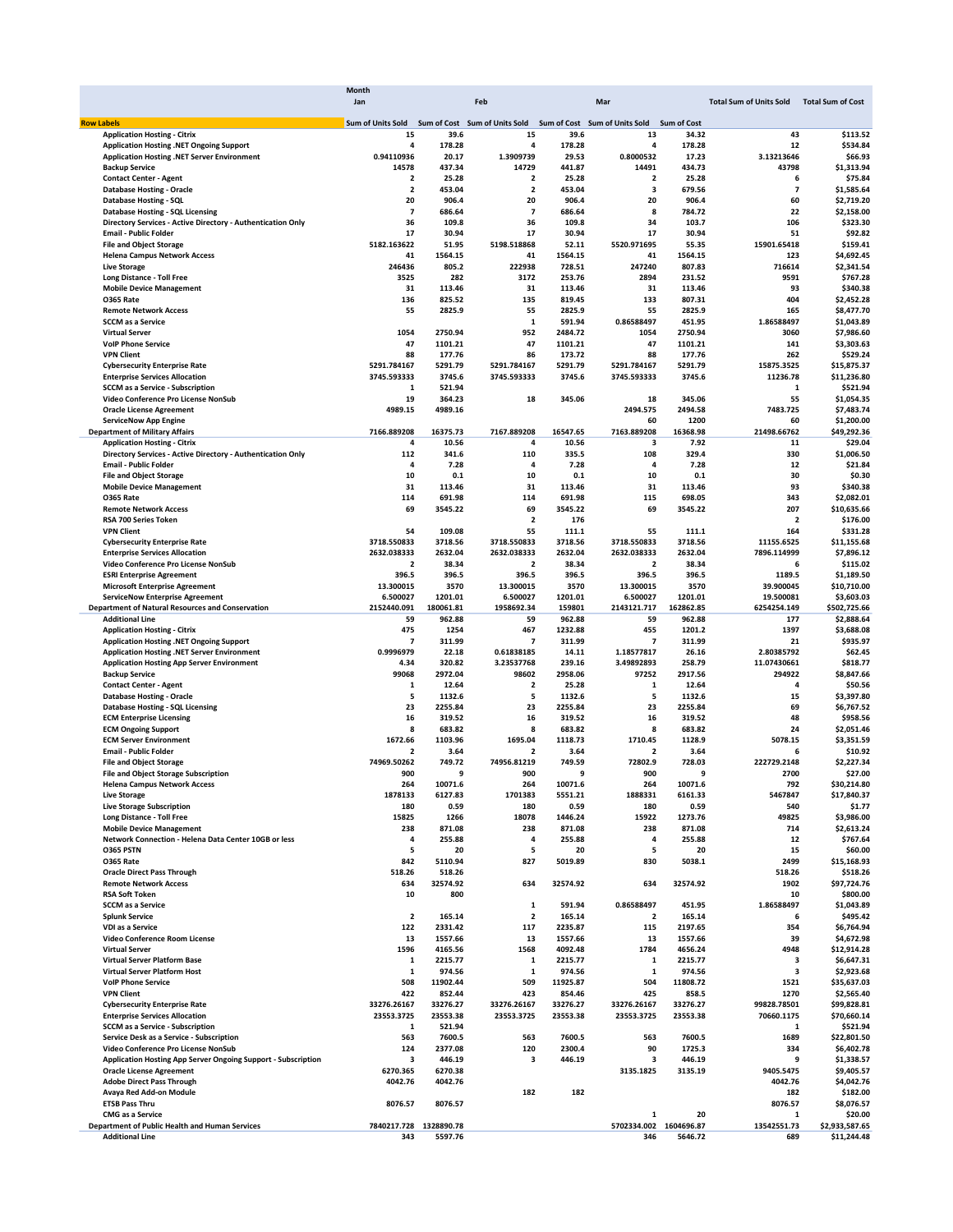|                                                               | Month       |            |                                                                                           |           |                         |           |                                           |                |
|---------------------------------------------------------------|-------------|------------|-------------------------------------------------------------------------------------------|-----------|-------------------------|-----------|-------------------------------------------|----------------|
|                                                               | Jan         |            | Feb                                                                                       |           | Mar                     |           | Total Sum of Units Sold Total Sum of Cost |                |
|                                                               |             |            |                                                                                           |           |                         |           |                                           |                |
| <b>Row Labels</b>                                             |             |            | Sum of Units Sold Sum of Cost Sum of Units Sold Sum of Cost Sum of Units Sold Sum of Cost |           |                         |           |                                           |                |
| <b>Application Hosting - Citrix</b>                           | 112         | 295.68     |                                                                                           |           | 118                     | 311.52    | 230                                       | \$607.20       |
| Application Hosting .NET Ongoing Support                      | 6           | 267.42     |                                                                                           |           | 6                       | 267.42    | 12                                        | \$534.84       |
|                                                               |             |            |                                                                                           |           |                         |           |                                           |                |
| Application Hosting .NET Server Environment                   | 0.24740784  | 6.04       |                                                                                           |           | 0.25774999              | 6.21      | 0.50515783                                | \$12.25        |
| <b>Application Hosting App Server Environment</b>             | 65.25       | 4823.28    |                                                                                           |           | 30.8089577              | 2277.51   | 96.0589577                                | \$7,100.79     |
| <b>Application Hosting App Server Ongoing Support</b>         | 8           | 1189.84    |                                                                                           |           | 1                       | 148.73    | 9                                         | \$1,338.57     |
| <b>Backup Service</b>                                         | 39205       | 1176.15    |                                                                                           |           | 120720                  | 3621.6    | 159925                                    | \$4,797.75     |
| <b>Conact Center Pass-Through</b>                             | 14525.54    | 14525.54   |                                                                                           |           | 14525.54                | 14525.54  | 29051.08                                  | \$29,051.08    |
|                                                               |             |            |                                                                                           |           |                         |           |                                           |                |
| <b>Contact Center - Agent</b>                                 | 480         | 6067.2     |                                                                                           |           | 483                     | 6105.12   | 963                                       | \$12,172.32    |
| <b>Contact Center - Call Back Assist</b>                      | 413         | 3696.35    |                                                                                           |           | 414                     | 3705.3    | 827                                       | \$7,401.65     |
| <b>Contact Center - Call Recording</b>                        | 332         | 7104.8     |                                                                                           |           | 333                     | 7126.2    | 665                                       | \$14,231.00    |
| <b>Contact Center - Survey Assist</b>                         | 416         | 4775.68    |                                                                                           |           | 417                     | 4787.16   | 833                                       | \$9,562.84     |
| Data Center Rack Space - SMDC                                 | 1           | 669.28     |                                                                                           |           | $\mathbf{1}$            | 669.28    | $\overline{\mathbf{2}}$                   | \$1,338.56     |
|                                                               |             |            |                                                                                           |           |                         |           |                                           |                |
| <b>Database Hosting - Oracle</b>                              | 70          | 15856.4    |                                                                                           |           | 122                     | 27635.44  | 192                                       | \$43,491.84    |
| Database Hosting - SQL                                        | 71          | 3217.72    |                                                                                           |           | 131                     | 5936.92   | 202                                       | \$9,154.64     |
| Database Hosting - SQL Licensing                              | 22.22222222 | 2179.78    |                                                                                           |           | 24.31135942             | 2385.18   | 46.53358164                               | \$4,564.96     |
| Directory Services - Active Directory - Authentication Only   | 447         | 1363.35    |                                                                                           |           | 410                     | 1250.5    | 857                                       | \$2,613.85     |
| Dynamics 365 - On Premise                                     | 1           | 1012.73    |                                                                                           |           | 1                       | 1012.73   | $\overline{\mathbf{2}}$                   | \$2,025.46     |
|                                                               |             |            |                                                                                           |           |                         |           |                                           |                |
| <b>Email - Public Folder</b>                                  | 2657        | 4835.74    |                                                                                           |           | 2695                    | 4904.9    | 5352                                      | \$9,740.64     |
| <b>File and Object Storage</b>                                | 133043.1831 | 1330.97    |                                                                                           |           | 159468.906              | 1595.71   | 292512.0892                               | \$2,926.68     |
| <b>File and Object Storage Subscription</b>                   | 252570      | 2525.7     |                                                                                           |           | 252570                  | 2525.7    | 505140                                    | \$5,051.40     |
| Firewall Administration - Advanced                            | 1           | 168.24     |                                                                                           |           | 1                       | 168.24    | 2                                         | \$336.48       |
| <b>Helena Campus Network Access</b>                           | 921         | 35136.15   |                                                                                           |           | 922                     | 35174.3   | 1843                                      | \$70,310.45    |
|                                                               |             |            |                                                                                           |           |                         |           |                                           |                |
| <b>Job Scheduling Distribution</b>                            | 2173        | 15928.09   |                                                                                           |           | 2173                    | 15928.09  | 4346                                      | \$31,856.18    |
| <b>Live Storage</b>                                           | 5139759     | 16785.51   |                                                                                           |           | 3321368.2               | 10861.08  | 8461127.2                                 | \$27,646.59    |
| <b>Live Storage Subscription</b>                              | 13500       | 44.01      |                                                                                           |           | 13500                   | 44.01     | 27000                                     | \$88.02        |
| <b>Long Distance - Toll Free</b>                              | 1451240     | 116099.2   |                                                                                           |           | 1081083                 | 86486.64  | 2532323                                   | \$202,585.84   |
| <b>MFT Service</b>                                            | -4290       | $-23466.3$ |                                                                                           |           | 66                      | 361.02    | $-4224$                                   | $-523, 105.28$ |
|                                                               |             | 3081.72    |                                                                                           |           |                         | 3081.72   |                                           |                |
| <b>Mobile Device Management</b>                               | 842         |            |                                                                                           |           | 842                     |           | 1684                                      | \$6,163.44     |
| <b>Network Cabling Pass-Thru</b>                              | 2           | 960.33     |                                                                                           |           | 3                       | 4695.31   | 5                                         | \$5,655.64     |
| <b>0365 PSTN</b>                                              | 531         | 2124       |                                                                                           |           | 531                     | 2124      | 1062                                      | \$4,248.00     |
| <b>0365 Rate</b>                                              | 3170        | 19241.9    |                                                                                           |           | 3185                    | 19332.95  | 6355                                      | \$38,574.85    |
|                                                               | 2743        | 140935.34  |                                                                                           |           | 2753                    | 141449.14 | 5496                                      |                |
| <b>Remote Network Access</b>                                  |             |            |                                                                                           |           |                         |           |                                           | \$282,384.48   |
| RSA 700 Series Token                                          |             |            |                                                                                           |           | 15                      | 1320      | 15                                        | \$1,320.00     |
| <b>Splunk Service</b>                                         | 150         | 12385.5    |                                                                                           |           | 150                     | 12385.5   | 300                                       | \$24,771.00    |
| <b>VDI as a Service</b>                                       | 526         | 10051.86   |                                                                                           |           | 500                     | 9555      | 1026                                      | \$19,606.86    |
| Video Conference Room License                                 | 11          | 1318.02    |                                                                                           |           | 11                      | 1318.02   | 22                                        | \$2,636.04     |
| <b>Virtual Server</b>                                         | 18387       | 47990.07   |                                                                                           |           | 222962                  | 581930.82 | 241349                                    | \$629,920.89   |
|                                                               |             |            |                                                                                           |           |                         |           |                                           |                |
| Virtual Server Platform Base                                  | 1           | 2215.77    |                                                                                           |           | 1                       | 2215.77   | 2                                         | \$4,431.54     |
| <b>Virtual Server Platform Host</b>                           | 10          | 9745.6     |                                                                                           |           | 10                      | 9745.6    | 20                                        | \$19,491.20    |
| <b>Virtual Server Subscription</b>                            | 600         | 1566       |                                                                                           |           | 600                     | 1566      | 1200                                      | \$3,132.00     |
| <b>VolP Phone Service</b>                                     | 2478        | 58059.54   |                                                                                           |           | 2521                    | 59067.03  | 4999                                      | \$117,126.57   |
|                                                               |             |            |                                                                                           |           |                         |           |                                           |                |
| <b>VPN Client</b>                                             | 1159        | 2341.18    |                                                                                           |           | 1135                    | 2292.7    | 2294                                      | \$4,633.88     |
| <b>Cybersecurity Enterprise Rate</b>                          | 142306.0775 | 142306.08  |                                                                                           |           | 142306.0775             | 142306.08 | 284612.155                                | \$284,612.16   |
| <b>Enterprise Services Allocation</b>                         | 100726.0975 | 100726.1   |                                                                                           |           | 100726.0975             | 100726.1  | 201452.195                                | \$201,452.20   |
| Video Conference Pro License NonSub                           | 140         | 2683.8     |                                                                                           |           | 130                     | 2492.1    | 270                                       | \$5,175.90     |
| Application Hosting App Server Ongoing Support - Subscription | 65          | 9667.45    |                                                                                           |           | 65                      | 9667.45   | 130                                       | \$19,334.90    |
|                                                               | 503913.605  |            |                                                                                           |           | 251956.8025             | 251956.81 | 755870.4075                               | \$755,870.43   |
| <b>Oracle License Agreement</b>                               |             | 503913.62  |                                                                                           |           |                         |           |                                           |                |
| <b>Adobe Direct Pass Through</b>                              | 4042.76     | 4042.76    |                                                                                           |           |                         |           | 4042.76                                   | \$4,042.76     |
| <b>SAS Pass Thru</b>                                          | 7629.555555 | 7629.64    |                                                                                           |           |                         |           | 7629.555555                               | \$7,629.64     |
| <b>ETSB Pass Thru</b>                                         | 2692.19     | 2692.19    |                                                                                           |           |                         |           | 2692.19                                   | \$2,692.19     |
| <b>Department of Public Service Regulation</b>                | 63840.34024 | 11014.5    | 58111.70777                                                                               | 11106.46  | 63789.2468              | 11050.25  | 185741.2948                               | \$33,171.21    |
| <b>Additional Line</b>                                        | 2           | 32.64      | $\overline{\mathbf{2}}$                                                                   | 32.64     | 2                       | 32.64     | 6                                         | \$97.92        |
|                                                               |             |            |                                                                                           |           |                         |           |                                           |                |
| <b>Application Hosting - Citrix</b>                           | 39          | 102.96     | 39                                                                                        | 102.96    | 38                      | 100.32    | 116                                       | \$306.24       |
| Application Hosting .NET Ongoing Support                      | 1           | 44.57      | 1                                                                                         | 44.57     | 1                       | 44.57     | 3                                         | \$133.71       |
| Application Hosting .NET Server Environment                   | 10.32509017 | 217.97     | 12.81303752                                                                               | 270.28    | 12.59458561             | 265.7     | 35.7327133                                | \$753.95       |
| <b>Backup Service</b>                                         | 1198        | 35.94      | 1205                                                                                      | 36.15     | 1202                    | 36.06     | 3605                                      | \$108.15       |
| Database Hosting - SQL                                        | 6           | 271.92     | 6                                                                                         | 271.92    | 6                       | 271.92    | 18                                        | \$815.76       |
|                                                               |             |            |                                                                                           |           |                         |           |                                           |                |
| Database Hosting - SQL Licensing                              | 2.0566483   | 201.75     | 2.0566483                                                                                 | 201.75    | 2.0566483               | 201.75    | 6.1699449                                 | \$605.25       |
| <b>ECM Enterprise Licensing</b>                               | 65          | 1298.05    | 69                                                                                        | 1377.93   | 70                      | 1397.9    | 204                                       | \$4,073.88     |
| <b>ECM Ongoing Support</b>                                    | 1           | 85.48      | 1                                                                                         | 85.48     | 1                       | 85.48     | з                                         | \$256.44       |
| <b>ECM Server Environment</b>                                 | 846.19      | 558.49     | 848.47                                                                                    | 560       | 849.1                   | 560.41    | 2543.76                                   | \$1,678.90     |
| <b>Email - Public Folder</b>                                  | 44          | 80.08      | 44                                                                                        | 80.08     | 44                      | 80.08     | 132                                       | \$240.24       |
| <b>File and Object Storage</b>                                | 1711.144339 | 17.13      | 1715.743918                                                                               | 17.17     | 1717.005516             | 17.2      | 5143.893773                               | \$51.50        |
|                                                               |             |            |                                                                                           |           |                         |           |                                           |                |
| <b>File and Print Shared Server</b>                           | 1031        | 224.28     | 1031                                                                                      | 224.28    | 1031                    | 224.28    | 3093                                      | \$672.84       |
| <b>Helena Campus Network Access</b>                           | 31          | 1182.65    | 31                                                                                        | 1182.65   | 31                      | 1182.65   | 93                                        | \$3,547.95     |
| <b>Live Storage</b>                                           | 52847       | 172.84     | 47796                                                                                     | 156.24    | 52917                   | 172.98    | 153560                                    | \$502.06       |
| <b>Long Distance - Toll Free</b>                              | 2821        | 225.68     | 2140                                                                                      | 171.2     | 2681                    | 214.48    | 7642                                      | \$611.36       |
| <b>Mobile Device Management</b>                               | 20          | 73.2       | 20                                                                                        | 73.2      | 20                      | 73.2      | 60                                        | \$219.60       |
|                                                               |             | 4          |                                                                                           | 4         |                         | 4         |                                           |                |
| <b>0365 PSTN</b>                                              | 1           |            | $\mathbf{1}$                                                                              |           | $\mathbf{1}$            |           | 3                                         | \$12.00        |
| <b>0365 Rate</b>                                              | 51          | 309.57     | 52                                                                                        | 315.64    | 52                      | 315.64    | 155                                       | \$940.85       |
| <b>Remote Network Access</b>                                  | 16          | 822.08     | 16                                                                                        | 822.08    | 16                      | 822.08    | 48                                        | \$2,466.24     |
| <b>SCCM</b> as a Service                                      |             |            | $\mathbf 1$                                                                               | 591.94    | 0.86588497              | 451.95    | 1.86588497                                | \$1,043.89     |
| <b>Virtual Server</b>                                         | 186         | 485.46     | 168                                                                                       |           | 186                     |           | 540                                       |                |
|                                                               |             |            |                                                                                           | 438.48    |                         | 485.46    |                                           | \$1,409.40     |
| <b>VolP Phone Service</b>                                     | 43          | 1007.49    | 43                                                                                        | 1007.49   | 43                      | 1007.49   | 129                                       | \$3,022.47     |
| <b>VPN Client</b>                                             | 8           | 16.16      | 8                                                                                         | 16.16     | 9                       | 18.18     | 25                                        | \$50.50        |
| <b>Cybersecurity Enterprise Rate</b>                          | 1668.580833 | 1668.59    | 1668.580833                                                                               | 1668.59   | 1668.580833             | 1668.59   | 5005.742499                               | \$5,005.77     |
| <b>Enterprise Services Allocation</b>                         | 1181.043333 | 1181.05    | 1181.043333                                                                               | 1181.05   | 1181.043333             | 1181.05   | 3543.129999                               | \$3,543.15     |
|                                                               |             |            |                                                                                           |           |                         |           |                                           |                |
| <b>SCCM as a Service - Subscription</b>                       | 1           | 521.94     |                                                                                           |           |                         |           | 1                                         | \$521.94       |
| Video Conference Pro License NonSub                           | 9           | 172.53     | 9                                                                                         | 172.53    | $\overline{\mathbf{z}}$ | 134.19    | 25                                        | \$479.25       |
| <b>Department of Revenue</b>                                  | 2514931.941 | 201691.96  | 2244114.401                                                                               | 195150.55 | 2436077.001             | 198742.08 | 7195123.343                               | \$595,584.59   |
| <b>Additional Line</b>                                        | 50          | 816        | 49                                                                                        | 799.68    | 47                      | 767.04    | 146                                       | \$2,382.72     |
|                                                               |             |            |                                                                                           |           | 2738                    |           | 8474                                      |                |
| <b>Application Hosting - Citrix</b>                           | 2872        | 7582.08    | 2864                                                                                      | 7560.96   |                         | 7228.32   |                                           | \$22,371.36    |
| Application Hosting .NET Ongoing Support                      | 29          | 1292.53    | 29                                                                                        | 1292.53   | 29                      | 1292.53   | 87                                        | \$3,877.59     |
| <b>Application Hosting .NET Server Environment</b>            | 210.7990576 | 4442.63    | 125.1960114                                                                               | 2640.09   | 143.17471               | 3019.25   | 479.1697791                               | \$10,101.97    |
| <b>Backup Service</b>                                         | 57672       | 1730.16    | 56212                                                                                     | 1686.36   | 57695                   | 1730.85   | 171579                                    | \$5,147.37     |
| <b>Contact Center - Agent</b>                                 | 146         | 1845.44    | 146                                                                                       | 1845.44   | 220                     | 2780.8    | 512                                       | \$6,471.68     |
|                                                               |             |            |                                                                                           |           |                         |           |                                           |                |
| <b>Contact Center - Call Recording</b>                        | 31          | 663.4      | 31                                                                                        | 663.4     | 31                      | 663.4     | 93                                        | \$1,990.20     |
| Data Center Rack Space - SMDC                                 | 0.10526     | 78.28      | 0.10526                                                                                   | 78.28     | 0.01164791              | 7.8       | 0.22216791                                | \$164.36       |
| Database Hosting - SQL                                        | 129         | 5846.28    | 149                                                                                       | 6752.68   | 123                     | 5574.36   | 401                                       | \$18,173.32    |
| <b>Database Hosting - SQL Licensing</b>                       | 60.03225806 | 5888.31    | 64.03225806                                                                               | 6280.71   | 61.03225806             | 5986.35   | 185.0967742                               | \$18,155.37    |
| Directory Services - Active Directory - Authentication Only   | 4           | 12.2       | 4                                                                                         | 12.2      | 4                       | 12.2      | 12                                        | \$36.60        |
|                                                               |             |            |                                                                                           |           |                         |           |                                           |                |
| <b>ECM Enterprise Licensing</b>                               | 5           | 99.85      | 5                                                                                         | 99.85     | 1                       | 19.97     | 11                                        | \$219.67       |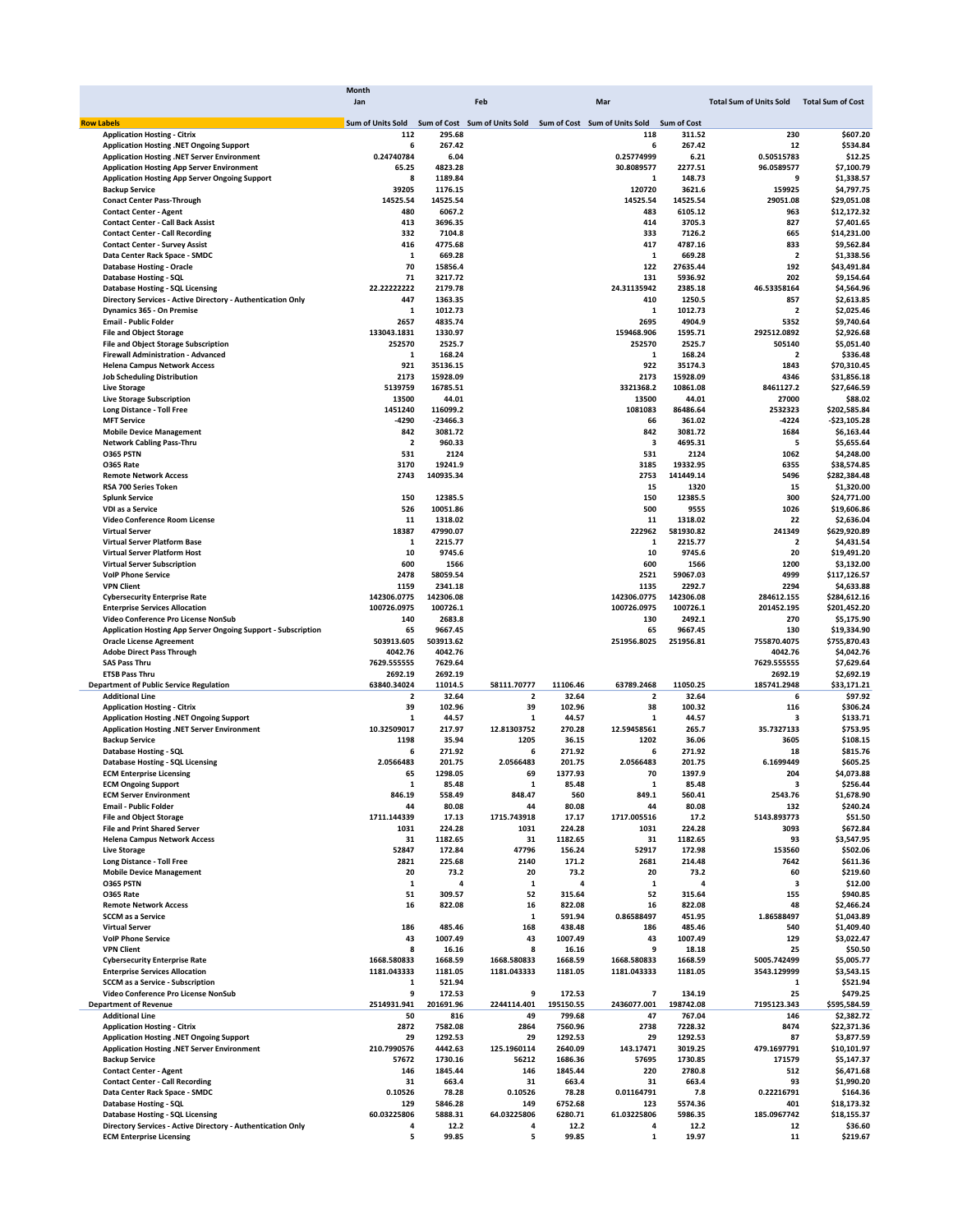|                                                                               | Month                                           |           |                         |           |                               |                    |                                |                          |
|-------------------------------------------------------------------------------|-------------------------------------------------|-----------|-------------------------|-----------|-------------------------------|--------------------|--------------------------------|--------------------------|
|                                                                               | Jan                                             |           | Feb                     |           | Mar                           |                    | <b>Total Sum of Units Sold</b> | <b>Total Sum of Cost</b> |
|                                                                               |                                                 |           |                         |           |                               |                    |                                |                          |
| <b>Row Labels</b>                                                             | Sum of Units Sold Sum of Cost Sum of Units Sold |           |                         |           | Sum of Cost Sum of Units Sold | <b>Sum of Cost</b> |                                |                          |
| <b>ECM Ongoing Support</b>                                                    | 4                                               | 341.92    | 4                       | 341.92    | 4                             | 341.92             | 12                             | \$1,025.76               |
| <b>ECM Server Environment</b>                                                 | 18.19                                           | 12.02     | 18.19                   | 12.02     | 18.19                         | 12.02              | 54.57                          | \$36.06                  |
| <b>File and Object Storage</b>                                                | 4460.985599                                     | 44.62     | 5236.270474             | 52.39     | 5860.985615                   | 58.62              | 15558.24169                    | \$155.63                 |
| <b>File and Object Storage Subscription</b>                                   | 16500                                           | 165       | 16500                   | 165       | 16500                         | 165                | 49500                          | \$495.00                 |
| <b>Helena Campus Network Access</b>                                           | 439                                             | 16747.85  | 439                     | 16747.85  | 439                           | 16747.85           | 1317                           | \$50,243.55              |
| <b>Job Scheduling Distribution</b>                                            | 8                                               | 58.64     | 8                       | 58.64     | 8                             | 58.64              | 24                             | \$175.92                 |
| <b>Live Storage</b>                                                           | 2341719                                         | 7653.03   | 2069246                 | 6762.48   | 2257875                       | 7378.36            | 6668840                        | \$21,793.87              |
| <b>Live Storage Subscription</b>                                              | 900                                             | 2.94      | 900                     | 2.94      | 900                           | 2.94               | 2700                           | \$8.82                   |
| <b>Long Distance - Toll Free</b>                                              | 18423                                           | 1473.84   | 23039                   | 1843.12   | 23728                         | 1898.24            | 65190                          | \$5,215.20               |
| <b>Mobile Device Management</b>                                               | 9                                               | 32.94     | 9                       | 32.94     | 9                             | 32.94              | 27                             | \$98.82                  |
| <b>Network Cabling Pass-Thru</b>                                              | $\mathbf 1$                                     | 1055.4    |                         |           | $\mathbf 1$                   | 1062.5             | $\overline{\mathbf{2}}$        | \$2,117.90               |
| Network Connection - Helena Data Center 10GB or less                          | 2                                               | 127.94    | $\overline{\mathbf{2}}$ | 127.94    | $\overline{\mathbf{2}}$       | 127.94             |                                | \$383.82<br>6            |
| <b>0365 PSTN</b>                                                              | 1                                               | 4         | 1                       | 4         | 1                             | 4                  |                                | з<br>\$12.00             |
| O365 Rate                                                                     | 850                                             | 5159.5    | 845                     | 5129.15   | 843                           | 5117.01            | 2538                           | \$15,405.66              |
| <b>Remote Network Access</b>                                                  | 635                                             | 32626.3   | 635                     | 32626.3   | 635                           | 32626.3            | 1905                           | \$97,878.90              |
| <b>Remote Network Access - Subscription</b>                                   | 11                                              | 565.18    | 11                      | 565.18    | 11                            | 565.18             | 33                             | \$1.695.54               |
| <b>Splunk Service</b>                                                         | 10                                              | 825.7     | 10                      | 825.7     | 10                            | 825.7              | 30                             | \$2,477.10               |
| VDI as a Service                                                              | $\overline{\phantom{a}}$                        | 133.77    | 6                       | 114.66    | 8                             | 152.88             | 21                             | \$401.31                 |
| <b>Virtual Server</b>                                                         | 11977                                           | 31259.97  | 10703                   | 27934.83  | 11856                         | 30944.16           | 34536                          | \$90,138.96              |
| <b>Virtual Server Subscription</b>                                            | 120                                             | 313.2     | 120                     | 313.2     | 120                           | 313.2              | 360                            | \$939.60                 |
| <b>VolP Phone Service</b>                                                     | 639                                             | 14971.77  | 635                     | 14878.05  | 634                           | 14854.62           | 1908                           | \$44,704.44              |
| <b>VPN Client</b>                                                             | 636                                             | 1284.72   | 637                     | 1286.74   | 635                           | 1282.7             | 1908                           | \$3,854.16               |
|                                                                               | 32132.0925                                      | 32132.1   | 32132.0925              | 32132.1   | 32132.0925                    | 32132.1            | 96396.2775                     | \$96,396.30              |
| <b>Cybersecurity Enterprise Rate</b><br><b>Enterprise Services Allocation</b> | 22743.51417                                     | 22743.52  |                         | 22743.52  |                               | 22743.52           | 68230.54251                    |                          |
|                                                                               |                                                 |           | 22743.51417             |           | 22743.51417                   |                    |                                | \$68,230.56              |
| Video Conference Pro License NonSub<br><b>Avava Red Add-on Module</b>         | 10                                              | 191.7     | 10                      | 191.7     | 11                            | 210.87             | 31                             | \$594.27                 |
|                                                                               |                                                 |           | 546                     | 546       |                               |                    | 546                            | \$546.00                 |
| <b>SAS Pass Thru</b>                                                          | 1467.222222                                     | 1467.23   |                         |           |                               |                    | 1467.222222                    | \$1,467.23               |
| <b>Department of Transportation</b>                                           | 5425720.677                                     | 468677.02 |                         |           | 5452604.567                   | 452889             | 10878325.24                    | \$921,566.02             |
| <b>Additional Line</b>                                                        | 123                                             | 2007.36   |                         |           | 125                           | 2040               | 248                            | \$4,047.36               |
| <b>Address Certification Service</b>                                          | 8                                               | 0.24      |                         |           | 8                             | 0.24               | 16                             | \$0.48                   |
| <b>Application Hosting - Citrix</b>                                           | 1247                                            | 3292.08   |                         |           | 1183                          | 3123.12            | 2430                           | \$6,415.20               |
| <b>Backup Service</b>                                                         | 138081                                          | 4142.43   |                         |           | 145824                        | 4374.72            | 283905                         | \$8,517.15               |
| <b>Contact Center - Agent</b>                                                 | 41                                              | 518.24    |                         |           | 41                            | 518.24             | 82                             | \$1,036.48               |
| Database Hosting - SQL                                                        | з                                               | 135.96    |                         |           | 3                             | 135.96             |                                | \$271.92<br>6            |
| Database Hosting - SQL Licensing                                              | 2                                               | 196.16    |                         |           | $\overline{\mathbf{2}}$       | 196.16             | 4                              | \$392.32                 |
| <b>File and Object Storage</b>                                                | 585728.114                                      | 5857.3    |                         |           | 591872.1157                   | 5918.74            | 1177600.23                     | \$11,776.04              |
| <b>Firewall Administration - Advanced</b>                                     | 1                                               | 225.45    |                         |           | 1                             | 225.45             | $\overline{2}$                 | \$450.90                 |
| <b>Helena Campus Network Access</b>                                           | 820                                             | 31283     |                         |           | 820                           | 31283              | 1640                           | \$62,566.00              |
| <b>Live Storage</b>                                                           | 4459676                                         | 14546.45  |                         |           | 4499990                       | 14677.76           | 8959666                        | \$29,224.21              |
| <b>Long Distance - Toll Free</b>                                              | 16779                                           | 1342.32   |                         |           | 17659                         | 1412.72            | 34438                          | \$2,755.04               |
| <b>Mobile Device Management</b>                                               | 469                                             | 1716.54   |                         |           | 469                           | 1716.54            | 938                            | \$3,433.08               |
| <b>Mobile Device Management Licensing PT</b>                                  | 49                                              | 49        |                         |           |                               |                    | 49                             | \$49.00                  |
| Network Connection - Helena Data Center 10GB or less                          | 32                                              | 2047.04   |                         |           | 32                            | 2047.04            | 64                             | \$4,094.08               |
| Non-SITSD Pass-Through                                                        | 185.88                                          | 185.88    |                         |           | 167.48                        | 167.48             | 353.36                         | \$353.36                 |
| <b>0365 PSTN</b>                                                              | 68                                              | 272       |                         |           | 68                            | 272                | 136                            | \$544.00                 |
| <b>0365 Rate</b>                                                              | 2333                                            | 14161.31  |                         |           | 2318                          | 14070.26           | 4651                           | \$28,231.57              |
| <b>Remote Network Access</b>                                                  | 2505                                            | 128706.9  |                         |           | 2505                          | 128706.9           | 5010                           | \$257,413.80             |
| Video Conference Room License                                                 | 20                                              | 2396.4    |                         |           | 25                            | 2995.5             | 45                             |                          |
|                                                                               |                                                 |           |                         |           |                               |                    |                                | \$5,391.90               |
| <b>Virtual Server</b>                                                         | 1375                                            | 3588.75   |                         |           | 1395                          | 3640.95            | 2770                           | \$7,229.70               |
| Virtual Server Platform Base                                                  | 1                                               | 2215.77   |                         |           | 1                             | 2215.77            | $\overline{\mathbf{2}}$        | \$4,431.54               |
| <b>Virtual Server Platform Host</b>                                           | 17                                              | 16567.52  |                         |           | 17                            | 16567.52           | 34                             | \$33,135.04              |
| <b>VolP Phone Service</b>                                                     | 689                                             | 16143.27  |                         |           | 690                           | 16166.7            | 1379                           | \$32,309.97              |
| <b>VPN Client</b>                                                             | 1135                                            | 2292.7    |                         |           | 1150                          | 2323               | 2285                           | \$4,615.70               |
| <b>Cybersecurity Enterprise Rate</b>                                          | 94250.96                                        | 94250.96  |                         |           | 94250.96                      | 94250.96           | 188501.92                      | \$188,501.92             |
| <b>Enterprise Services Allocation</b>                                         | 66712.05833                                     | 66712.06  |                         |           | 66712.05833                   | 66712.06           | 133424.1167                    | \$133,424.12             |
| Video Conference Pro License NonSub                                           | 25                                              | 479.25    |                         |           | 25                            | 479.25             | 50                             | \$958.50                 |
| <b>Oracle License Agreement</b>                                               | 49301.905                                       | 49301.92  |                         |           | 24650.9525                    | 24650.96           | 73952.8575                     | \$73,952.88              |
| <b>Adobe Direct Pass Through</b>                                              | 4042.76                                         | 4042.76   |                         |           |                               |                    | 4042.76                        | \$4,042.76               |
| <b>ServiceNow App Engine</b>                                                  |                                                 |           |                         |           | 600                           | 12000              | 600                            | \$12,000.00              |
| iicial Branch                                                                 | 742813.2863                                     | 190523.73 | 675368.4392             | 184490.76 | 2372                          | 185587.96          | 21735<br>3.963                 | \$560,602.45             |
| <b>Additional Line</b>                                                        | 26                                              | 424.32    | 26                      | 424.32    | 26                            | 424.32             | 78                             | \$1,272.96               |
| <b>Application Hosting - Citrix</b>                                           | 592                                             | 1562.88   | 581                     | 1533.84   | 561                           | 1481.04            | 1734                           | \$4,577.76               |
| <b>Backup Service</b>                                                         | 366                                             | 10.98     | 310                     | 9.3       | 301                           | 9.03               | 977                            | \$29.31                  |
| Data Center Rack Space - SMDC                                                 | 0.63158                                         | 469.65    | 0.63158                 | 469.65    | 0.07042607                    | 47.15              | 1.33358607                     | \$986.45                 |
| <b>Database Hosting - Oracle</b>                                              | 14                                              | 3171.28   | 13                      | 2944.76   | 23                            | 5209.96            | 50                             | \$11,326.00              |
| <b>Database Hosting - SQL</b>                                                 | 24                                              | 1087.68   | 24                      | 1087.68   | 24                            | 1087.68            | 72                             | \$3,263.04               |
| Database Hosting - SQL Licensing                                              | 7                                               | 686.66    | 7                       | 686.66    | $\overline{\mathbf{z}}$       | 686.66             | 21                             | \$2,059.98               |
| Directory Services - Active Directory - Authentication Only                   | 344                                             | 1049.2    | 353                     | 1076.65   | 345                           | 1052.25            | 1042                           | \$3,178.10               |
| <b>ECM Enterprise Licensing</b>                                               | 5                                               | 99.85     | 5                       | 99.85     | 5                             | 99.85              | 15                             | \$299.55                 |
| <b>ECM Ongoing Support</b>                                                    | 5                                               | 427.39    | 5                       | 427.39    | 5                             | 427.39             | 15                             | \$1,282.17               |
| <b>ECM Server Environment</b>                                                 | 202.91                                          | 133.93    | 203.98                  | 134.63    | 204.95                        | 135.27             | 611.84                         | \$403.83                 |
| <b>Email - Public Folder</b>                                                  | 1                                               | 1.82      | 1                       | 1.82      | 1                             | 1.82               | 3                              | \$5.46                   |
|                                                                               | 18393.42642                                     | 184.12    | 8755.069272             | 87.71     | 12353.9284                    |                    | 39502.42409                    | \$395.60                 |
| <b>File and Object Storage</b>                                                |                                                 |           |                         |           |                               | 123.77             |                                |                          |
| <b>Helena Campus Network Access</b>                                           | 150                                             | 5722.5    | 150                     | 5722.5    | 150                           | 5722.5             | 450                            | \$17,167.50              |
| <b>Live Storage</b>                                                           | 635496                                          | 2080.76   | 573484                  | 1877.81   | 652296                        | 2135.46            | 1861276                        | \$6,094.03               |
| <b>Long Distance - Toll Free</b>                                              | 7585                                            | 606.8     | 9962                    | 796.96    | 9787                          | 782.96             | 27334                          | \$2,186.72               |
| <b>Mobile Device Management</b>                                               | 100                                             | 366       | 100                     | 366       | 100                           | 366                | 300                            | \$1,098.00               |
| <b>Network Cabling Pass-Thru</b>                                              | 1                                               | 6930      |                         |           | $\overline{\mathbf{2}}$       | 1500               | 3                              | \$8,430.00               |
| O365 PSTN                                                                     | 14                                              | 56        | 14                      | 56        | 14                            | 56                 | 42                             | \$168.00                 |
| <b>0365 Rate</b>                                                              | 1048                                            | 6361.36   | 1037                    | 6294.59   | 1035                          | 6282.45            | 3120                           | \$18,938.40              |
| <b>Oracle Direct Pass Through</b>                                             |                                                 |           | 3011.5                  | 3011.5    |                               |                    | 3011.5                         | \$3,011.50               |
| <b>Remote Network Access</b>                                                  | 1130                                            | 58059.4   | 1130                    | 58059.4   | 1131                          | 58110.78           | 3391                           | \$174,229.58             |
| <b>RSA Soft Token</b>                                                         | 3                                               | 240       | $\mathbf{1}$            | 80        |                               |                    | 4                              | \$320.00                 |
| VDI as a Service                                                              | 14                                              | 267.54    | 14                      | 267.54    | 14                            | 267.54             | 42                             | \$802.62                 |
| Video Conference Room License                                                 | 70                                              | 8387.4    | 70                      | 8387.4    | 70                            | 8387.4             | 210                            | \$25,162.20              |
| <b>Virtual Server</b>                                                         | 4123                                            | 10761.03  | 3773                    | 9847.53   | 4185                          | 10922.85           | 12081                          | \$31,531.41              |
| <b>Virtual Server Platform Base</b>                                           | 1                                               | 2215.77   | 1                       | 2215.77   | 1                             | 2215.77            | 3                              | \$6,647.31               |
| Virtual Server Platform Host                                                  | 1                                               | 974.56    | 1                       | 974.56    |                               |                    | $\overline{\mathbf{2}}$        | \$1,949.12               |
| <b>Virtual Server Subscription</b>                                            | 240                                             | 626.4     | 240                     | 626.4     | 240                           | 626.4              | 720                            | \$1,879.20               |
| <b>VolP Phone Service</b>                                                     | 149                                             | 3491.07   | 149                     | 3491.07   | 149                           | 3491.07            | 447                            | \$10,473.21              |
| <b>VPN Client</b>                                                             | 318                                             | 642.36    | 316                     | 638.32    | 328                           | 662.56             | 962                            | \$1,943.24               |
| <b>Cybersecurity Enterprise Rate</b>                                          | 41905.20667                                     | 41905.21  | 41905.20667             | 41905.21  | 41905.20667                   | 41905.21           | 125715.62                      | \$125,715.63             |
|                                                                               |                                                 |           |                         |           |                               |                    |                                |                          |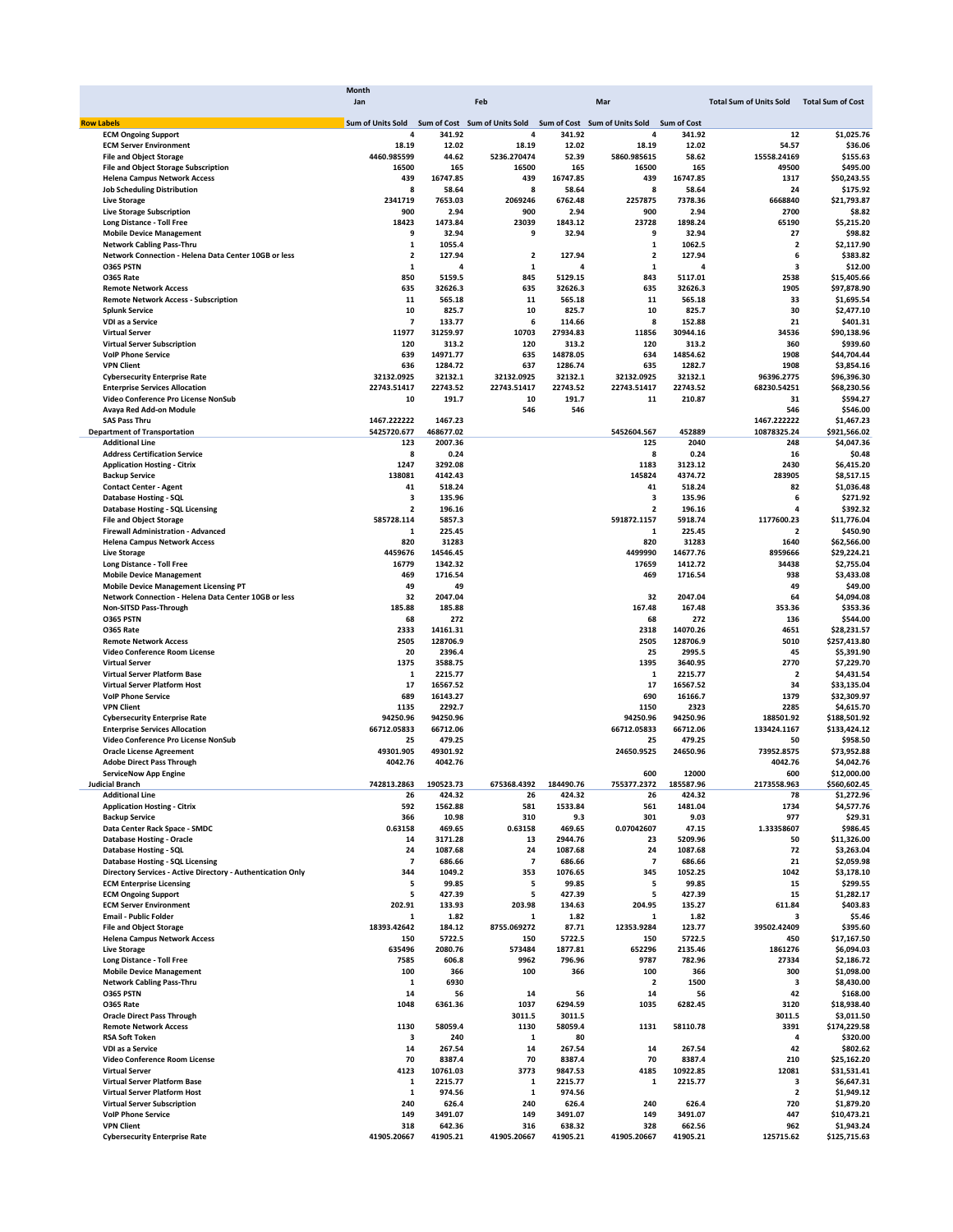|                                                                                            | Month                                                                         |                   |                         |                   |                          |                    |                                |                            |
|--------------------------------------------------------------------------------------------|-------------------------------------------------------------------------------|-------------------|-------------------------|-------------------|--------------------------|--------------------|--------------------------------|----------------------------|
|                                                                                            | Jan                                                                           |                   | Feb                     |                   | Mar                      |                    | <b>Total Sum of Units Sold</b> | <b>Total Sum of Cost</b>   |
| <b>Row Labels</b>                                                                          | Sum of Units Sold Sum of Cost Sum of Units Sold Sum of Cost Sum of Units Sold |                   |                         |                   |                          | <b>Sum of Cost</b> |                                |                            |
| <b>Enterprise Services Allocation</b>                                                      | 29661.05167                                                                   | 29661.06          | 29661.05167             | 29661.06          | 29661.05167              | 29661.06           | 88983.15501                    | \$88,983.18                |
| Video Conference Pro License NonSub                                                        | 57                                                                            | 1092.69           | 64                      | 1226.88           | 69                       | 1322.73            | 190                            | \$3.642.30                 |
| <b>Oracle License Agreement</b>                                                            | 766.06                                                                        | 766.06            |                         |                   | 383.03                   | 383.03             | 1149.09                        | \$1,149.09                 |
| <b>Legislative Branch</b>                                                                  | 44213.87164                                                                   | 58974.85          | 34362.00331             | 49365.72          | 39063.93929              | 57039.02           | 117639.8142                    | \$165,379.59               |
| <b>Additional Line</b>                                                                     | 24                                                                            | 391.68            | 24                      | 391.68            | 24                       | 391.68             | 72                             | \$1,175.04                 |
| Data Center Rack Space - MCDC                                                              | 0.63414                                                                       | 846.85            | 0.63414                 | 846.85            | 2.04762726               | 3716.44            | 3.31590726                     | \$5,410.14                 |
| Data Center Rack Space - SMDC                                                              | 1                                                                             | 743.61            | 1                       | 743.61            | $\overline{\mathbf{2}}$  | 1487.22            | 4                              | \$2,974.44                 |
| <b>Database Hosting - Oracle</b>                                                           | 6                                                                             | 1359.12           | 6                       | 1359.12           | 6                        | 1359.12            | 18                             | \$4,077.36                 |
| Directory Services - Active Directory - Authentication Only                                | $\mathbf{1}$                                                                  | 3.05              | $\mathbf{1}$            | 3.05              | $\mathbf 1$              | 3.05               | 3                              | \$9.15                     |
| <b>File and Print Shared Server</b>                                                        | 227                                                                           | 49.38             | 227                     | 49.38             | 227                      | 49.38              | 681                            | \$148.14                   |
| Firewall Administration - Advanced                                                         | 1                                                                             | 225.45            | 1                       | 225.45            | 1                        | 225.45             | 3                              | \$676.35                   |
| <b>Helena Campus Network Access</b>                                                        | 140                                                                           | 5341<br>59.52     | 140                     | 5341              | 140                      | 5341               | 420                            | \$16,023.00                |
| <b>Live Storage</b>                                                                        | 18011<br>1542                                                                 | 123.36            | 16283<br>2955           | 53.82<br>236.4    | 18166<br>1745            | 60.14<br>139.6     | 52460<br>6242                  | \$173.48<br>\$499.36       |
| <b>Long Distance - Toll Free</b>                                                           |                                                                               |                   |                         |                   |                          |                    | 306                            |                            |
| <b>Mobile Device Management</b><br>Network Connection - Alternate Data Center 10GB or less | 102<br>24                                                                     | 373.32<br>4331.04 | 102<br>24               | 373.32<br>4331.04 | 102<br>24                | 373.32<br>4331.04  | 72                             | \$1,119.96<br>\$12,993.12  |
| Network Connection - Helena Data Center 10GB or less                                       | 81                                                                            | 5181.57           | 81                      | 5181.57           | 81                       | 5181.57            | 243                            | \$15,544.71                |
| Non-SITSD Pass-Through                                                                     | 73.04                                                                         | 73.04             | 85.19                   | 85.19             |                          |                    | 158.23                         | \$158.23                   |
| O365 Rate                                                                                  | 418                                                                           | 2537.26           | 419                     | 2543.33           | 418                      | 2537.26            | 1255                           | \$7,617.85                 |
| <b>Oracle Direct Pass Through</b>                                                          | 518.26                                                                        | 518.26            |                         |                   |                          |                    | 518.26                         | \$518.26                   |
| <b>Remote Network Access</b>                                                               | 143                                                                           | 7347.34           | 143                     | 7347.34           | 143                      | 7347.34            | 429                            | \$22,042.02                |
| <b>Virtual Server</b>                                                                      | 868                                                                           | 2265.48           | 784                     | 2046.24           | 868                      | 2265.48            | 2520                           | \$6,577.20                 |
| <b>VolP Phone Service</b>                                                                  | 155                                                                           | 3631.65           | 155                     | 3631.65           | 155                      | 3631.65            | 465                            | \$10,894.95                |
| <b>VPN Client</b>                                                                          | 187                                                                           | 377.74            | 192                     | 387.84            | 186                      | 375.72             | 565                            | \$1,141.30                 |
| <b>Cybersecurity Enterprise Rate</b>                                                       | 7437.101667                                                                   | 7437.11           | 7437.101667             | 7437.11           | 7437.101667              | 7437.11            | 22311.305                      | \$22,311.33                |
| <b>Enterprise Services Allocation</b>                                                      | 5264.0775                                                                     | 5264.08           | 5264.0775               | 5264.08           | 5264.0775                | 5264.08            | 15792.2325                     | \$15,792.24                |
| Video Conference Pro License NonSub                                                        | 34                                                                            | 651.78            | 31                      | 594.27            | 31                       | 594.27             | 96                             | \$1,840.32                 |
| <b>Application Hosting App Server Ongoing Support - Subscription</b>                       | 6                                                                             | 892.38            | 6                       | 892.38            | 6                        | 892.38             | 18                             | \$2,677.14                 |
| <b>Oracle License Agreement</b>                                                            | 8069.425                                                                      | 8069.44           |                         |                   | 4034.7125                | 4034.72            | 12104.1375                     | \$12,104.16                |
| <b>SAS Pass Thru</b>                                                                       | 880.3333333                                                                   | 880.34            |                         |                   |                          |                    | 880.3333333                    | \$880.34                   |
| <b>Montana Arts Council</b>                                                                | 1283.506667                                                                   | 1766.38           | 1438.506667             | 1848.78           | 1841.572552              | 1976.75            | 4563.585885                    | \$5,591.91                 |
| <b>Additional Line</b>                                                                     | 3                                                                             | 48.96             | 3                       | 48.96             | з                        | 48.96              | 9                              | \$146.88                   |
| <b>File and Object Storage</b>                                                             | 420                                                                           | 4.2               | 420                     | 4.2               | 420                      | 4.2                | 1260                           | \$12.60                    |
| <b>File and Print Shared Server</b>                                                        | 139                                                                           | 30.24             | 139                     | 30.24             | 139                      | 30.24              | 417                            | \$90.72                    |
| <b>Helena Campus Network Access</b>                                                        | 5                                                                             | 190.75            | 5                       | 190.75            | 5                        | 190.75             | 15                             | \$572.25                   |
| <b>Long Distance - Toll Free</b>                                                           | 194                                                                           | 15.52             | 349                     | 27.92             | 496                      | 39.68              | 1039                           | \$83.12                    |
| Non-SITSD Pass-Through                                                                     |                                                                               |                   |                         |                   | 256.2                    | 256.2              | 256.2                          | \$256.20                   |
| <b>0365 Rate</b>                                                                           | 8                                                                             | 48.56             | 8                       | 48.56             | 8                        | 48.56              | 24                             | \$145.68                   |
| <b>SCCM</b> as a Service                                                                   |                                                                               |                   | $\mathbf{1}$            | 591.94            | 0.86588497               | 451.95             | 1.86588497                     | \$1,043.89                 |
| VDI as a Service                                                                           | 4                                                                             | 76.44             | 4                       | 76.44             | 4                        | 76.44              | 12                             | \$229.32                   |
| <b>VolP Phone Service</b>                                                                  | $\overline{7}$                                                                | 164.01            | $\overline{7}$          | 164.01            | $\overline{7}$           | 164.01             | 21                             | \$492.03                   |
| <b>VPN Client</b>                                                                          | 3                                                                             | 6.06              | 3                       | 6.06              | з                        | 6.06               | 9                              | \$18.18                    |
| <b>Cybersecurity Enterprise Rate</b>                                                       | 286.0425                                                                      | 286.05            | 286.0425                | 286.05            | 286.0425                 | 286.05             | 858.1275                       | \$858.15                   |
| <b>Enterprise Services Allocation</b>                                                      | 202.4641667                                                                   | 202.47            | 202.4641667             | 202.47            | 202.4641667              | 202.47             | 607.3925001                    | \$607.41                   |
| <b>SCCM as a Service - Subscription</b>                                                    | 1                                                                             | 521.94            |                         |                   |                          |                    | $\mathbf{1}$                   | \$521.94                   |
| Service Desk as a Service - Subscription                                                   | 7                                                                             | 94.5              | 7                       | 94.5              | $\overline{\phantom{a}}$ | 94.5               | 21                             | \$283.50                   |
| Video Conference Pro License NonSub                                                        | 4                                                                             | 76.68             | 4                       | 76.68             | 4                        | 76.68              | 12                             | \$230.04                   |
| <b>Montana Consumer Counsel</b>                                                            |                                                                               |                   | 1840.404167             | 2514.46           | 680.9241666              | 1305.3             | 2521.328333                    | \$3,819.76                 |
| <b>Additional Line</b>                                                                     |                                                                               |                   | $\overline{\mathbf{2}}$ | 32.64             | 2                        | 32.64              | 4                              | \$65.28                    |
| <b>Helena Campus Network Access</b>                                                        |                                                                               |                   | 6                       | 228.9             | 6                        | 228.9              | 12                             | \$457.80                   |
| <b>Long Distance - Toll Free</b>                                                           |                                                                               |                   | 26                      | 2.08              | 80                       | 6.4                | 106                            | \$8.48                     |
| Non-SITSD Pass-Through                                                                     |                                                                               |                   | 1213.48                 | 1213.48           |                          |                    | 1213.48                        | \$1,213.48                 |
| O365 Rate                                                                                  |                                                                               |                   | 6                       | 36.42             | 6                        | 36.42              | 12                             | \$72.84                    |
| <b>Remote Network Access</b>                                                               |                                                                               |                   | 5                       | 256.9             | 5                        | 256.9              | 10                             | \$513.80                   |
| <b>VolP Phone Service</b>                                                                  |                                                                               |                   | $\overline{7}$          | 164.01            | $\overline{7}$           | 164.01             | 14                             | \$328.02                   |
| <b>VPN Client</b>                                                                          |                                                                               |                   | 5                       | 10.1              | 5                        | 10.1               | 10                             | \$20.20                    |
| <b>Cybersecurity Enterprise Rate</b>                                                       |                                                                               |                   | 333.7158333             | 333.72            | 333.7158333              | 333.72             | 667.4316666                    | \$667.44                   |
| <b>Enterprise Services Allocation</b>                                                      |                                                                               |                   | 236.2083333             | 236.21            | 236.2083333              | 236.21             | 472.4166666                    | \$472.42                   |
| <b>Montana Historical Society</b>                                                          | 391934.7566                                                                   | 21317.21          | 399636.1193             | 21823.81          | 411001.8873              | 22262.43           | 1202572.763                    | \$65,403.45                |
| <b>Additional Line</b>                                                                     |                                                                               | 114.24            | $\mathbf{7}$            | 114.24            |                          | 130.56             | 22                             | \$359.04                   |
| <b>Application Hosting - Citrix</b>                                                        | 13                                                                            | 34.32             | 12                      | 31.68             | 12                       | 31.68              | 37                             | \$97.68                    |
| Application Hosting .NET Ongoing Support                                                   | 3                                                                             | 133.71            | 3                       | 133.71            | 3                        | 133.71             | 9                              | \$401.13                   |
| Application Hosting .NET Server Environment                                                | 32.09085728                                                                   | 676.09            | 30.56581983             | 643.92            | 45.07993514              | 949.46             | 107.7366123                    | \$2,269.47                 |
| <b>Backup Service</b>                                                                      | 85453                                                                         | 2563.59           | 99568                   | 2987.04           | 102159                   | 3064.77            | 287180                         | \$8,615.40                 |
| <b>Database Hosting - SQL</b>                                                              | 5                                                                             | 226.6             | 5                       | 226.6             | 5                        | 226.6              | 15                             | \$679.80                   |
| <b>Database Hosting - SQL Licensing</b>                                                    | 4.5                                                                           | 441.36            | 4.5                     | 441.36            | 4.5                      | 441.36             | 13.5                           | \$1,324.08                 |
| <b>ECM Enterprise Licensing</b>                                                            | 23                                                                            | 459.31            | 25                      | 499.25            | 27                       | 539.19             | 75                             | \$1,497.75                 |
| <b>ECM Ongoing Support</b>                                                                 | 1                                                                             | 85.48             | $\mathbf{1}$            | 85.48             | 1                        | 85.48              | 3                              | \$256.44                   |
| <b>ECM Server Environment</b>                                                              | 345.65                                                                        | 228.14            | 344.6                   | 227.45            | 345.71                   | 228.18             | 1035.96                        | \$683.77                   |
| <b>File and Object Storage</b>                                                             | 212669.8507                                                                   | 2126.72           | 212667.7885             | 2126.7            | 212670.0665              | 2126.73            | 638007.7057                    | \$6,380.15                 |
| <b>Helena Campus Network Access</b>                                                        | 79                                                                            | 3013.85           | 79                      | 3013.85           | 79                       | 3013.85            | 237                            | \$9,041.55                 |
| <b>Live Storage</b>                                                                        | 85043                                                                         | 278.04            | 77630                   | 253.67            | 87265                    | 284.89             | 249938                         | \$816.60                   |
| <b>Long Distance - Toll Free</b>                                                           | 2000                                                                          | 160               | 3023                    | 241.84            | 2112                     | 168.96             | 7135                           | \$570.80                   |
| <b>Mobile Device Management</b>                                                            | $\overline{\phantom{a}}$                                                      | 25.62             | 7                       | 25.62             | $\overline{7}$           | 25.62              | 21                             | \$76.86                    |
| <b>0365 Rate</b>                                                                           | 115                                                                           | 698.05            | 116                     | 704.12            | 120                      | 728.4              | 351                            | \$2,130.57                 |
| <b>Remote Network Access</b>                                                               | 17                                                                            | 873.46            | 17                      | 873.46            | 17                       | 873.46             | 51                             | \$2,620.38                 |
| <b>SCCM as a Service</b>                                                                   |                                                                               |                   | 1                       | 591.94            | 0.86588497               | 451.95             | 1.86588497                     | \$1,043.89                 |
| VDI as a Service                                                                           | 35                                                                            | 668.85            | 35                      | 668.85            | 34                       | 649.74             | 104                            | \$1,987.44                 |
| <b>Virtual Server</b>                                                                      | 217                                                                           | 566.37            | 196                     | 511.56            | 217                      | 566.37             | 630                            | \$1,644.30                 |
| <b>VolP Phone Service</b>                                                                  | 64                                                                            | 1499.52           | 64                      | 1499.52           | 64                       | 1499.52            | 192                            | \$4,498.56                 |
| <b>VPN Client</b>                                                                          | 13                                                                            | 26.26             | 13                      | 26.26             | 13                       | 26.26              | 39                             | \$78.78                    |
| <b>Cybersecurity Enterprise Rate</b>                                                       | 3384.835                                                                      | 3384.84           | 3384.835                | 3384.84           | 3384.835                 | 3384.84            | 10154.505                      | \$10,154.52                |
| <b>Enterprise Services Allocation</b>                                                      | 2395.83                                                                       | 2395.83           | 2395.83                 | 2395.83           | 2395.83                  | 2395.83            | 7187.49                        | \$7,187.49                 |
|                                                                                            | 1                                                                             | 521.94            |                         |                   |                          |                    | 1                              | \$521.94                   |
| <b>SCCM as a Service - Subscription</b>                                                    |                                                                               | 115.02            | 6                       | 115.02            | 6                        | 115.02             | 18                             | \$345.06                   |
| Video Conference Pro License NonSub                                                        | 6                                                                             |                   |                         |                   |                          | 120                | 6                              | \$120.00                   |
| <b>ServiceNow App Engine</b>                                                               |                                                                               |                   |                         |                   | 6                        |                    |                                |                            |
|                                                                                            | 73566.91333                                                                   | 100988.53         | 65568.25333             | 92985.64          | 52306.34833              | 79664.94           | 191441.515                     |                            |
| <b>Application Hosting - Citrix</b>                                                        | 337                                                                           | 889.68            | 330                     | 871.2             | 310                      | 818.4              | 977                            | \$273,639.11<br>\$2,579.28 |
| Data Center Rack Space - MCDC                                                              | $\overline{\mathbf{2}}$                                                       | 3629.98           | $\overline{\mathbf{2}}$ | 3629.98           | 2                        | 3629.98            | 6                              | \$10,889.94                |
| <b>Email - Public Folder</b>                                                               | 1102                                                                          | 2005.64           | 1116                    | 2031.12           | 1135                     | 2065.7             | 3353                           | \$6,102.46                 |
| Montana State Fund<br><b>Firewall Administration - Advanced</b>                            | 1                                                                             | 168.24            | 1                       | 168.24            | 1                        | 168.24             | 3                              | \$504.72                   |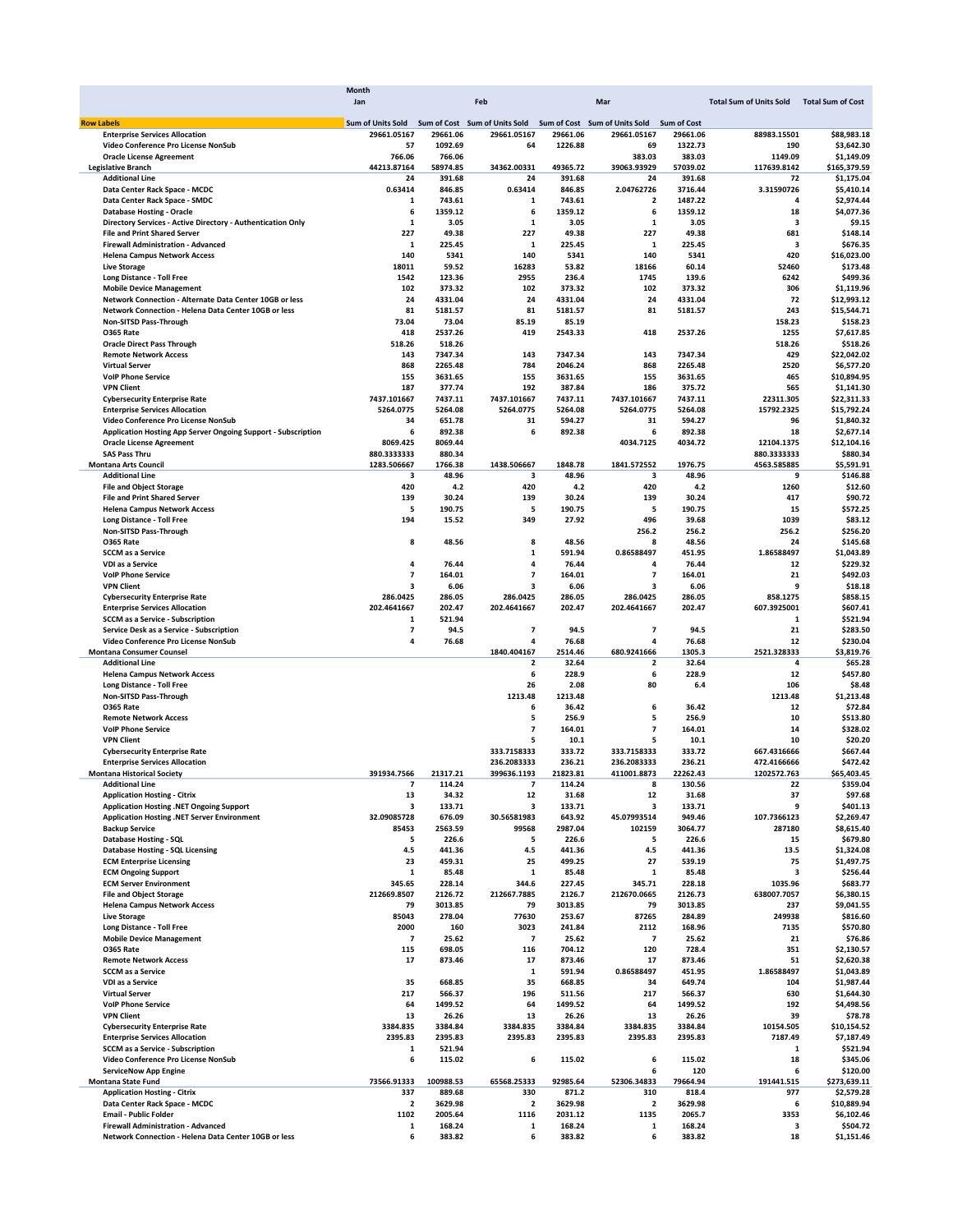|                   |                                                             | <b>Month</b>             |             |                               |          |                               |                    |                                |                          |
|-------------------|-------------------------------------------------------------|--------------------------|-------------|-------------------------------|----------|-------------------------------|--------------------|--------------------------------|--------------------------|
|                   |                                                             | Jan                      |             | Feb                           |          | Mar                           |                    | <b>Total Sum of Units Sold</b> | <b>Total Sum of Cost</b> |
|                   |                                                             |                          |             |                               |          |                               |                    |                                |                          |
| <b>Row Labels</b> |                                                             | <b>Sum of Units Sold</b> |             | Sum of Cost Sum of Units Sold |          | Sum of Cost Sum of Units Sold | <b>Sum of Cost</b> |                                |                          |
|                   | <b>0365 PSTN</b>                                            | 118                      | 472         | 118                           | 472      | 118                           | 472                | 354                            | \$1,416.00               |
|                   | <b>0365 Rate</b>                                            | 433                      | 2628.31     | 425                           | 2579.75  | 417                           | 2531.19            | 1275                           | \$7,739.25               |
|                   | <b>Oracle Direct Pass Through</b>                           |                          |             | 6960.71                       | 6960.71  |                               |                    | 6960.71                        | \$6,960.71               |
|                   | <b>Remote Network Access</b>                                | 15                       | 770.7       | 15                            | 770.7    | 15                            | 770.7              | 45                             | \$2,312.10               |
|                   | <b>Remote Network Access - Subscription</b>                 | 340                      | 17469.2     | 340                           | 17469.2  | 340                           | 17469.2            | 1020                           | \$52,407.60              |
|                   | <b>VPN Client</b>                                           | 31                       | 62.62       | 31                            | 62.62    | 30                            | 60.6               | 92                             | \$185.84                 |
|                   | <b>Cybersecurity Enterprise Rate</b>                        | 19117.165                | 19117.17    | 19117.165                     | 19117.17 | 19117.165                     | 19117.17           | 57351.495                      | \$57,351.51              |
|                   |                                                             |                          |             |                               |          |                               |                    |                                |                          |
|                   | <b>Enterprise Services Allocation</b>                       | 13531.37833              | 13531.38    | 13531.37833                   | 13531.38 | 13531.37833                   | 13531.38           | 40594.13499                    | \$40,594.14              |
|                   | Video Conference Pro License NonSub                         | 73                       | 1399.41     | 75                            | 1437.75  | 75                            | 1437.75            | 223                            | \$4,274.91               |
|                   | <b>Oracle License Agreement</b>                             | 34417.61                 | 34417.62    |                               |          | 17208.805                     | 17208.81           | 51626.415                      | \$51,626.43              |
|                   | <b>Adobe Direct Pass Through</b>                            | 4042.76                  | 4042.76     |                               |          |                               |                    | 4042.76                        | \$4,042.76               |
|                   | <b>ETSB Pass Thru</b>                                       |                          |             | 23500                         | 23500    |                               |                    | 23500                          | \$23,500.00              |
|                   | <b>Montana State Library</b>                                | 918164.7001              | 31352.67    | 864077.2356                   | 30051.68 | 918442.504                    | 31287.55           | 2700684.44                     | \$92,691.90              |
|                   | <b>Additional Line</b>                                      | 10                       | 163.2       | 10                            | 163.2    | 12                            | 195.84             | 32                             | \$522.24                 |
|                   |                                                             |                          |             |                               |          |                               |                    | 176                            |                          |
|                   | <b>Application Hosting - Citrix</b>                         | 61                       | 161.04      | 60                            | 158.4    | 55                            | 145.2              |                                | \$464.64                 |
|                   | Application Hosting .NET Ongoing Support                    | 1                        | 44.57       | 1                             | 44.57    | 1                             | 44.57              | 3                              | \$133.71                 |
|                   | Application Hosting .NET Server Environment                 | 93.66511457              | 1971.98     | 66.20057685                   | 1393.8   | 77.60312714                   | 1633.87            | 237.4688186                    | \$4,999.65               |
|                   | <b>Backup Service</b>                                       | 68022                    | 2040.66     | 71600                         | 2148     | 67967                         | 2039.01            | 207589                         | \$6,227.67               |
|                   | <b>Contact Center - Agent</b>                               |                          |             |                               |          | 1                             | 12.64              | 1                              | \$12.64                  |
|                   | <b>Database Hosting - SQL Licensing</b>                     | 9                        | 882.72      | 9                             | 882.72   | 9                             | 882.72             | 27                             | \$2,648.16               |
|                   | <b>File and Object Storage</b>                              | 252614                   | 2526.14     | 253688                        | 2536.88  | 255736                        | 2557.36            | 762038                         | \$7,620.38               |
|                   | <b>Helena Campus Network Access</b>                         | 82                       | 3128.3      | 82                            | 3128.3   | 82                            | 3128.3             | 246                            | \$9,384.90               |
|                   |                                                             |                          |             |                               |          |                               |                    |                                |                          |
|                   | <b>Live Storage</b>                                         | 584380                   | 1909.31     | 524800                        | 1714.37  | 581892                        | 1900.78            | 1691072                        | \$5,524.46               |
|                   | <b>Long Distance - Toll Free</b>                            | 1977                     | 158.16      | 3095                          | 247.6    | 1565                          | 125.2              | 6637                           | \$530.96                 |
|                   | <b>Mobile Device Management</b>                             | 10                       | 36.6        | 10                            | 36.6     | 10                            | 36.6               | 30                             | \$109.80                 |
|                   | <b>0365 Rate</b>                                            | 97                       | 588.79      | 96                            | 582.72   | 93                            | 564.51             | 286                            | \$1,736.02               |
|                   | <b>Remote Network Access</b>                                | 6                        | 308.28      | 6                             | 308.28   | 6                             | 308.28             | 18                             | \$924.84                 |
|                   | <b>SCCM</b> as a Service                                    |                          |             | 1                             | 591.94   | 0.86588497                    | 451.95             | 1.86588497                     | \$1,043.89               |
|                   |                                                             | 31                       | 592.41      | 29                            | 554.19   | 31                            | 592.41             | 91                             |                          |
|                   | VDI as a Service                                            |                          |             |                               |          |                               |                    |                                | \$1,739.01               |
|                   | <b>Virtual Server</b>                                       | 2284                     | 5961.24     | 2044                          | 5334.84  | 2418                          | 6310.98            | 6746                           | \$17,607.06              |
|                   | <b>VolP Phone Service</b>                                   | 53                       | 1241.79     | 49                            | 1148.07  | 53                            | 1241.79            | 155                            | \$3,631.65               |
|                   | <b>VPN Client</b>                                           | 10                       | 20.2        | 10                            | 20.2     | 10                            | 20.2               | 30                             | \$60.60                  |
|                   | <b>Cybersecurity Enterprise Rate</b>                        | 4910.394167              | 4910.4      | 4910.394167                   | 4910.4   | 4910.394167                   | 4910.4             | 14731.1825                     | \$14,731.20              |
|                   | <b>Enterprise Services Allocation</b>                       | 3475.640833              | 3475.65     | 3475.640833                   | 3475.65  | 3475.640833                   | 3475.65            | 10426.9225                     | \$10,426.95              |
|                   | <b>SCCM as a Service - Subscription</b>                     | 1                        | 521.94      |                               |          |                               |                    | 1                              | \$521.94                 |
|                   |                                                             |                          |             |                               |          |                               |                    |                                |                          |
|                   | Video Conference Pro License NonSub                         | 37                       | 709.29      | 35                            | 670.95   | 37                            | 709.29             | 109                            | \$2,089.53               |
|                   | <b>Montana State University</b>                             | 16552.85                 | 16598.48    | 3                             | 18.21    | 3                             | 18.21              | 16558.85                       | \$16,634.90              |
|                   | Non-SITSD Pass-Through                                      | 0                        | $\mathbf 0$ |                               |          |                               |                    | 0                              | \$0.00                   |
|                   | <b>0365 Rate</b>                                            | 9                        | 54.63       | 3                             | 18.21    | 3                             | 18.21              | 15                             | \$91.05                  |
|                   | KnowBe4 Pass-Through                                        | 16543.85                 | 16543.85    |                               |          |                               |                    | 16543.85                       | \$16,543.85              |
|                   | <b>MT Public Employee Retirement</b>                        | 821426.4978              | 23322.3     | 785667.6627                   | 23209.47 | 901525.699                    | 23223.35           | 2508619.86                     | \$69,755.12              |
|                   | <b>Additional Line</b>                                      | 5                        | 81.6        | 5                             | 81.6     | 5                             | 81.6               | 15                             | \$244.80                 |
|                   |                                                             |                          |             |                               |          |                               |                    |                                |                          |
|                   | <b>Address Certification Service</b>                        | 83                       | 2.49        | 83                            | 2.49     | 83                            | 2.49               | 249                            | \$7.47                   |
|                   | <b>Application Hosting - Citrix</b>                         |                          |             | 62                            | 163.68   | 9                             | 23.76              | 71                             | \$187.44                 |
|                   | <b>Backup Service</b>                                       | 19332                    | 579.96      | 19521                         | 585.63   | 19554                         | 586.62             | 58407                          | \$1,752.21               |
|                   | <b>Contact Center - Agent</b>                               | 11                       | 139.04      | 11                            | 139.04   | 11                            | 139.04             | 33                             | \$417.12                 |
|                   | <b>Database Hosting - SQL</b>                               | 4                        | 181.28      | 4                             | 181.28   | 4                             | 181.28             | 12                             | \$543.84                 |
|                   | Database Hosting - SQL Licensing                            | 3                        | 294.26      | з                             | 294.26   | 3                             | 294.26             | 9                              | \$882.78                 |
|                   |                                                             |                          |             |                               |          |                               |                    |                                |                          |
|                   | <b>File and Object Storage</b>                              | 2874.503605              | 28.77       | 2909.668577                   | 29.12    | 2957.838933                   | 29.61              | 8742.011115                    | \$87.50                  |
|                   | <b>Helena Campus Network Access</b>                         | 55                       | 2098.25     | 55                            | 2098.25  | 55                            | 2098.25            | 165                            | \$6,294.75               |
|                   | <b>Live Storage</b>                                         | 782699                   | 2556.36     | 739284                        | 2414.44  | 860477                        | 2810.07            | 2382460                        | \$7,780.87               |
|                   | <b>Long Distance - Toll Free</b>                            | 9206                     | 736.48      | 16724                         | 1337.92  | 11223                         | 897.84             | 37153                          | \$2,972.24               |
|                   | <b>0365 Rate</b>                                            | 78                       | 473.46      | 78                            | 473.46   | 76                            | 461.32             | 232                            | \$1,408.24               |
|                   | <b>Remote Network Access</b>                                | 39                       | 2003.82     | 39                            | 2003.82  | 39                            | 2003.82            | 117                            | \$6,011.46               |
|                   | RSA 700 Series Token                                        | 5                        | 440         |                               |          |                               |                    | 5                              | \$440.00                 |
|                   |                                                             |                          |             |                               |          |                               |                    |                                |                          |
|                   | <b>SCCM as a Service</b>                                    |                          |             | 1                             | 591.94   | 0.86588497                    | 451.95             | 1.86588497                     | \$1,043.89               |
|                   | VDI as a Service                                            | 13                       | 248.43      | 13                            | 248.43   | 12                            | 229.32             | 38                             | \$726.18                 |
|                   | <b>Virtual Server</b>                                       | 1457                     | 3802.77     | 1316                          | 3434.76  | 1457                          | 3802.77            | 4230                           | \$11,040.30              |
|                   | Virtual Server Platform Base                                | 1                        | 2215.77     | 1                             | 2215.77  | 1                             | 2215.77            | 3                              | \$6,647.31               |
|                   | <b>VolP Phone Service</b>                                   | 52                       | 1218.36     | 52                            | 1218.36  | 52                            | 1218.36            | 156                            | \$3.655.08               |
|                   | <b>VPN Client</b>                                           | 45                       | 90.9        | 43                            | 86.86    | 43                            | 86.86              | 131                            | \$264.62                 |
|                   | <b>Cybersecurity Enterprise Rate</b>                        | 3194.14                  | 3194.14     | 3194.14                       | 3194.14  | 3194.14                       | 3194.14            | 9582.42                        | \$9,582.42               |
|                   | <b>Enterprise Services Allocation</b>                       | 2260.854167              | 2260.86     | 2260.854167                   | 2260.86  | 2260.854167                   | 2260.86            | 6782.562501                    |                          |
|                   |                                                             |                          |             |                               |          |                               |                    |                                | \$6,782.58               |
|                   | <b>SCCM as a Service - Subscription</b>                     | 1                        | 521.94      |                               |          |                               |                    | 1                              | \$521.94                 |
|                   | Video Conference Pro License NonSub                         | 8                        | 153.36      | 8                             | 153.36   | 8                             | 153.36             | 24                             | \$460.08                 |
|                   | <b>Office of Public Instruction</b>                         | 1123048.768              | 52316.59    | 1047961.768                   | 53124.47 | 1150422.634                   | 53176.95           | 3321433.171                    | \$158,618.01             |
|                   | <b>Additional Line</b>                                      | 27                       | 440.64      | 27                            | 440.64   | 28                            | 456.96             | 82                             | \$1,338.24               |
|                   | <b>Application Hosting - Citrix</b>                         | 451                      | 1190.64     | 460                           | 1214.4   | 442                           | 1166.88            | 1353                           | \$3,571.92               |
|                   | <b>Backup Service</b>                                       | 52645                    | 1579.35     | 77995                         | 2339.85  | 80452                         | 2413.56            | 211092                         | \$6,332.76               |
|                   | <b>Contact Center - Agent</b>                               | $\overline{\phantom{a}}$ | 88.48       | $\overline{\mathbf{z}}$       | 88.48    | $\overline{7}$                | 88.48              | 21                             | \$265.44                 |
|                   |                                                             |                          |             |                               |          |                               |                    |                                |                          |
|                   | Directory Services - Active Directory - Authentication Only | 2                        | 6.1         | $\overline{\mathbf{2}}$       | $6.1$    | $\overline{\mathbf{2}}$       | 6.1                | 6                              | \$18.30                  |
|                   | Dynamics 365 - On Premise                                   | 1                        | 1012.73     | 1                             | 1012.73  | 1                             | 1012.73            | з                              | \$3,038.19               |
|                   | <b>Email - Public Folder</b>                                | 1                        | 1.82        | $\mathbf 1$                   | 1.82     | $\mathbf 1$                   | 1.82               | 3                              | \$5.46                   |
|                   | <b>File and Object Storage</b>                              | 8492                     | 84.92       | 8492                          | 84.92    | 8492                          | 84.92              | 25476                          | \$254.76                 |
|                   | <b>Helena Campus Network Access</b>                         | 143                      | 5455.45     | 143                           | 5455.45  | 143                           | 5455.45            | 429                            | \$16,366.35              |
|                   | <b>Live Storage</b>                                         | 1034873                  | 3375.59     | 934724                        | 3048.92  | 1034873                       | 3375.59            | 3004470                        | \$9,800.10               |
|                   | <b>Long Distance - Toll Free</b>                            | 6354                     | 508.32      | 5864                          | 469.12   | 5920                          | 473.6              | 18138                          | \$1,451.04               |
|                   |                                                             |                          |             |                               |          |                               |                    |                                |                          |
|                   | <b>Mobile Device Management</b>                             | 90                       | 329.4       | 90                            | 329.4    | 90                            | 329.4              | 270                            | \$988.20                 |
|                   | <b>0365 Rate</b>                                            | 324                      | 1966.68     | 326                           | 1978.82  | 324                           | 1966.68            | 974                            | \$5,912.18               |
|                   | <b>Remote Network Access</b>                                | 72                       | 3699.36     | 72                            | 3699.36  | 72                            | 3699.36            | 216                            | \$11,098.08              |
|                   | <b>SCCM</b> as a Service                                    |                          |             | $\mathbf 1$                   | 591.94   | 0.86588497                    | 451.95             | 1.86588497                     | \$1,043.89               |
|                   | VDI as a Service                                            | 73                       | 1395.03     | 71                            | 1356.81  | 70                            | 1337.7             | 214                            | \$4,089.54               |
|                   | Virtual Server Platform Base                                | 1                        | 2215.77     | 1                             | 2215.77  | 1                             | 2215.77            | 3                              | \$6,647.31               |
|                   |                                                             | 3                        |             | 3                             | 2923.68  |                               |                    | 9                              |                          |
|                   | Virtual Server Platform Host                                |                          | 2923.68     |                               |          | 3                             | 2923.68            |                                | \$8,771.04               |
|                   | <b>VolP Phone Service</b>                                   | 172                      | 4029.96     | 177                           | 4147.11  | 176                           | 4123.68            | 525                            | \$12,300.75              |
|                   | <b>VPN Client</b>                                           | 154                      | 311.08      | 158                           | 319.16   | 157                           | 317.14             | 469                            | \$947.38                 |
|                   | <b>Cybersecurity Enterprise Rate</b>                        | 11155.6525               | 11155.66    | 11155.6525                    | 11155.66 | 11155.6525                    | 11155.66           | 33466.9575                     | \$33,466.98              |
|                   | <b>Enterprise Services Allocation</b>                       | 7896.115833              | 7896.12     | 7896.115833                   | 7896.12  | 7896.115833                   | 7896.12            | 23688.3475                     | \$23,688.36              |
|                   | <b>SCCM as a Service - Subscription</b>                     | 1                        | 521.94      |                               |          |                               |                    | 1                              | \$521.94                 |
|                   | Video Conference Pro License NonSub                         | 111                      | 2127.87     | 113                           | 2166.21  | 116                           | 2223.72            | 340                            | \$6,517.80               |
|                   |                                                             |                          |             |                               |          |                               |                    |                                |                          |
|                   | Avaya Red Add-on Module                                     |                          |             | 182                           | 182      |                               |                    | 182                            | \$182.00                 |
|                   | Office of State Public Defender                             | 281276.6119              | 39623.62    | 286493.1853                   | 40410.05 | 317192.114                    | 39568.61           | 884961.9111                    | \$119,602.28             |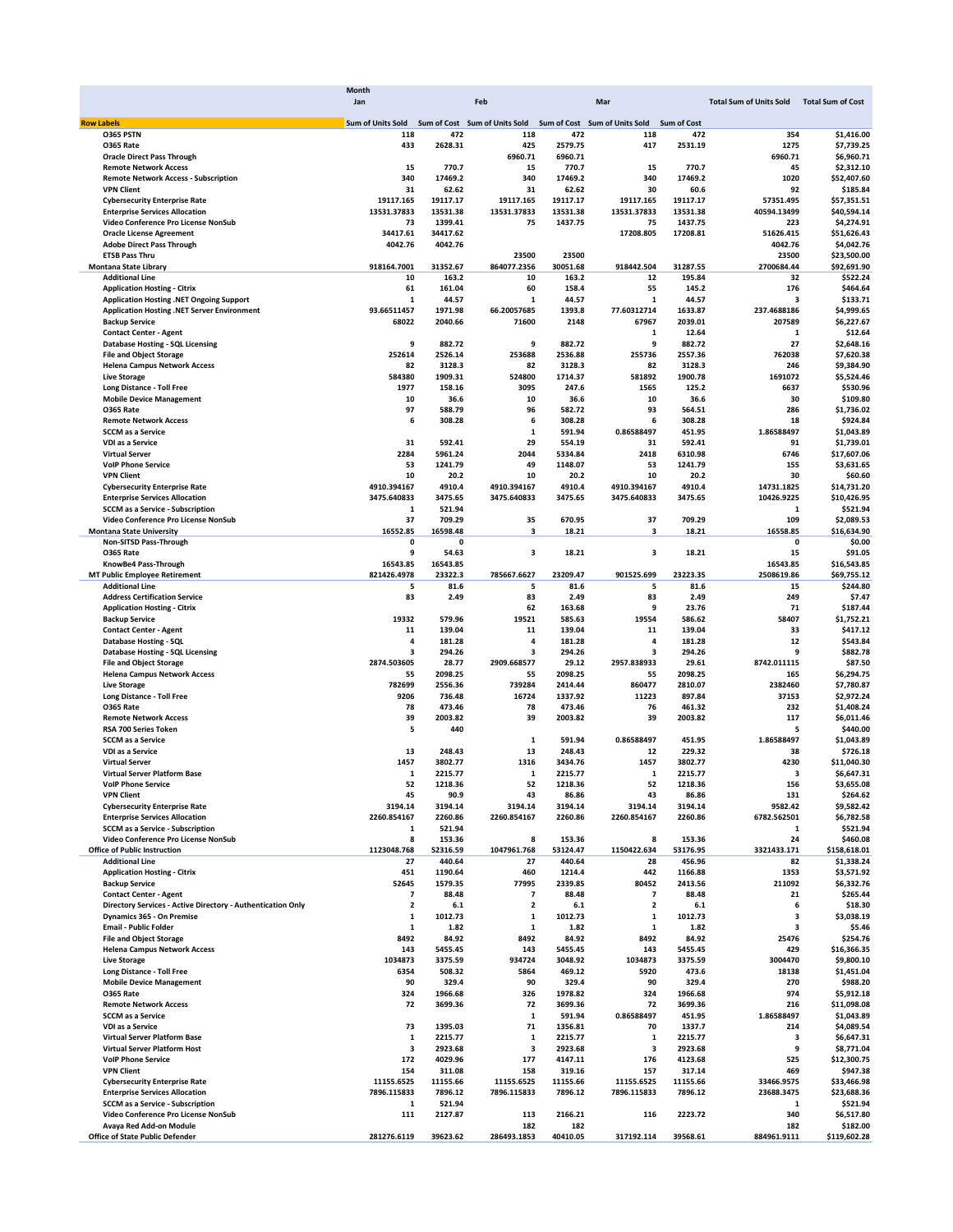|                     |                                                               | Month                                           |          |                         |                  |                               |                    |                                           |                        |
|---------------------|---------------------------------------------------------------|-------------------------------------------------|----------|-------------------------|------------------|-------------------------------|--------------------|-------------------------------------------|------------------------|
|                     |                                                               | Jan                                             |          | Feb                     |                  | Mar                           |                    | Total Sum of Units Sold Total Sum of Cost |                        |
|                     |                                                               |                                                 |          |                         |                  |                               |                    |                                           |                        |
| <b>Row Labels</b>   |                                                               | Sum of Units Sold Sum of Cost Sum of Units Sold |          |                         |                  | Sum of Cost Sum of Units Sold | <b>Sum of Cost</b> |                                           |                        |
|                     | <b>Additional Line</b>                                        | 75                                              | 1224     | 76                      | 1240.32          | 76                            | 1240.32            | 227                                       | \$3,704.64             |
|                     | <b>Application Hosting - Citrix</b>                           |                                                 |          | 308                     | 813.12           | 49                            | 129.36             | 357                                       | \$942.48               |
|                     | Application Hosting .NET Ongoing Support                      | з                                               | 133.71   | 3                       | 133.71           | 3                             | 133.71             | 9                                         | \$401.13               |
|                     | Application Hosting .NET Server Environment                   | 0.00514666                                      | 0.79     | 0.00376419              | 0.62             | 0.00344277                    | 0.66               | 0.01235362                                | \$2.07                 |
|                     | <b>Backup Service</b>                                         | 6163                                            | 184.89   | 6042                    | 181.26           | 6545                          | 196.35             | 18750                                     | \$562.50               |
|                     | <b>Database Hosting - SQL</b>                                 | 11                                              | 498.52   | 11                      | 498.52           | 11                            | 498.52             | 33                                        | \$1,495.56             |
|                     | Database Hosting - SQL Licensing                              | $\overline{\mathbf{2}}$                         | 196.2    | $\overline{\mathbf{2}}$ | 196.2            | $\overline{\mathbf{2}}$       | 196.2              | 6                                         | \$588.60               |
|                     | Dynamics 365 - On Premise                                     | 1.5                                             | 1519.1   | $1.5\,$                 | 1519.1           | $1.5\,$                       | 1519.1             | 4.5                                       | \$4,557.30             |
|                     | <b>File and Object Storage</b>                                | 26588.10672                                     | 265.95   | 48375.68149             | 483.83           | 60140.74465                   | 601.48             | 135104.5329                               | \$1,351.26             |
|                     | <b>Helena Campus Network Access</b>                           | 32                                              | 1220.8   | 32                      | 1220.8           | 32                            | 1220.8             | 96                                        | \$3,662.40             |
| <b>Live Storage</b> |                                                               | 226107                                          | 738.64   | 204876                  | 669.2            | 226827                        | 740.9              | 657810                                    | \$2,148.74             |
|                     | <b>Long Distance - Toll Free</b>                              | 20271                                           | 1621.68  | 24795                   | 1983.6           | 21494                         | 1719.52            | 66560                                     | \$5,324.80             |
|                     | <b>Mobile Device Management</b>                               | 97                                              | 355.02   | 97                      | 355.02           | 97                            | 355.02             | 291                                       | \$1,065.06             |
| <b>0365 PSTN</b>    |                                                               | 1                                               | 4        | 1                       | 4                | 1                             | 4                  | з                                         | \$12.00                |
| <b>0365 Rate</b>    |                                                               | 391                                             | 2373.37  | 395                     | 2397.65          | 393                           | 2385.51            | 1179                                      | \$7,156.53             |
|                     | <b>Remote Network Access</b>                                  | 326                                             | 16749.88 | 326                     | 16749.88         | 321                           | 16492.98           | 973                                       | \$49,992.74            |
|                     | <b>Remote Network Access - Subscription</b>                   | 5                                               | 256.9    | 5                       | 256.9            | 5                             | 256.9              | 15                                        | \$770.70               |
|                     | <b>SCCM as a Service</b>                                      |                                                 |          | 1                       | 591.94           | 0.86588497                    | 451.95             | 1.86588497                                | \$1,043.89             |
|                     | VDI as a Service                                              | 18                                              | 343.98   | 16                      | 305.76           | 16                            | 305.76             | 50                                        | \$955.50               |
|                     | Video Conference Room License                                 | 10                                              | 1198.2   | 5                       | 599.1            | $\overline{7}$                | 838.74             | 22                                        | \$2,636.04             |
|                     | <b>Virtual Server</b>                                         | 558                                             | 1456.38  | 504                     | 1315.44          | 558                           | 1456.38            | 1620                                      | \$4,228.20             |
|                     | <b>VoIP Phone Service</b>                                     | 335                                             | 7849.05  | 336                     | 7872.48          | 336                           | 7872.48            | 1007                                      | \$23,594.01            |
| <b>VPN Client</b>   |                                                               | 261                                             | 527.22   | 259                     | 523.18           | 253                           | 511.06             | 773                                       | \$1,561.46             |
|                     | <b>SCCM as a Service - Subscription</b>                       | 1                                               | 521.94   |                         |                  |                               |                    | 1                                         | \$521.94               |
|                     | Video Conference Pro License NonSub                           | 20                                              | 383.4    | 26                      | 498.42           | 23                            | 440.91             | 69                                        | \$1,322.73             |
|                     | <b>Office of the Governor</b>                                 | 58998.9215                                      | 17477.58 | 103887.8301             | 66642.21         | 58879.81826                   | 16923.88           | 221766.5699                               | \$101,043.67           |
|                     | <b>Additional Line</b>                                        | 21                                              | 342.72   | 19                      | 310.08           | 19                            | 310.08             | 59                                        | \$962.88               |
|                     |                                                               | 45                                              | 118.8    | 44                      | 116.16           | 42                            | 110.88             | 131                                       | \$345.84               |
|                     | <b>Application Hosting - Citrix</b>                           | 9                                               | 401.13   | 9                       |                  | 9                             |                    | 27                                        | \$1,203.39             |
|                     | Application Hosting .NET Ongoing Support                      | 5.22744349                                      | 112      | 5.00705593              | 401.13<br>107.19 | 5.74727172                    | 401.13<br>122.97   |                                           |                        |
|                     | Application Hosting .NET Server Environment                   |                                                 |          |                         |                  |                               |                    | 15.98177114                               | \$342.16               |
|                     | <b>Application Hosting App Server Ongoing Support</b>         | 2                                               | 297.46   | 2                       | 297.46           | 2                             | 297.46             | 6                                         | \$892.38               |
|                     | <b>Backup Service</b>                                         | 2691                                            | 80.73    | 2743                    | 82.29            | 2741                          | 82.23              | 8175                                      | \$245.25               |
|                     | <b>Database Hosting - SQL</b>                                 | 18                                              | 815.76   | 18                      | 815.76           | 18                            | 815.76             | 54                                        | \$2,447.28             |
|                     | <b>Database Hosting - SQL Licensing</b>                       | $\mathbf 2$                                     | 196.26   | $\overline{\mathbf{2}}$ | 196.26           | $\overline{\mathbf{2}}$       | 196.26             | 6                                         | \$588.78               |
|                     | Dynamics 365 - On Premise                                     | 1.5                                             | 1519.1   | 1.5                     | 1519.1           | 1.5                           | 1519.1             | 4.5                                       | \$4,557.30             |
|                     | <b>File and Object Storage</b>                                | 7.23683737                                      | 0.23     | 9.25474814              | 0.25             | 8.94676991                    | 0.24               | 25.43835542                               | \$0.72                 |
|                     | <b>Helena Campus Network Access</b>                           | 65                                              | 2479.75  | 65                      | 2479.75          | 65                            | 2479.75            | 195                                       | \$7,439.25             |
| <b>Live Storage</b> |                                                               | 48259                                           | 158.13   | 43716                   | 143.35           | 48546                         | 159.34             | 140521                                    | \$460.82               |
|                     | <b>Long Distance - Toll Free</b>                              | 1906                                            | 152.48   | 1906                    | 152.48           | 1992                          | 159.36             | 5804                                      | \$464.32               |
|                     | <b>Mobile Device Management</b>                               | 4                                               | 14.64    | 4                       | 14.64            | 4                             | 14.64              | 12                                        | \$43.92                |
|                     | Non-SITSD Pass-Through                                        |                                                 |          | 50000                   | 50000            | 45.69                         | 45.69              | 50045.69                                  | \$50,045.69            |
| <b>0365 Rate</b>    |                                                               | 81                                              | 491.67   | 80                      | 485.6            | 78                            | 473.46             | 239                                       | \$1,450.73             |
|                     | <b>Remote Network Access</b>                                  | 14                                              | 719.32   | 14                      | 719.32           | 14                            | 719.32             | 42                                        | \$2,157.96             |
|                     | <b>SCCM</b> as a Service                                      |                                                 |          | $\mathbf{1}$            | 591.94           | 0.86588497                    | 451.95             | 1.86588497                                | \$1,043.89             |
|                     | VDI as a Service                                              | 27                                              | 515.97   | 26                      | 496.86           | 26                            | 496.86             | 79                                        | \$1,509.69             |
|                     | <b>Virtual Server</b>                                         | 217                                             | 566.37   | 196                     | 511.56           | 217                           | 566.37             | 630                                       | \$1,644.30             |
|                     | <b>VolP Phone Service</b>                                     | 68                                              | 1593.24  | 61                      | 1429.23          | 61                            | 1429.23            | 190                                       | \$4,451.70             |
| <b>VPN Client</b>   |                                                               | 20                                              | 40.4     | 19                      | 38.38            | 19                            | 38.38              | 58                                        | \$117.16               |
|                     | <b>Cybersecurity Enterprise Rate</b>                          | 2860.423333                                     | 2860.43  | 2860.423333             | 2860.43          | 2860.423333                   | 2860.43            | 8581.269999                               | \$8,581.29             |
|                     | <b>Enterprise Services Allocation</b>                         | 2024.645                                        | 2024.65  | 2024.645                | 2024.65          | 2024.645                      | 2024.65            | 6073.935                                  | \$6,073.95             |
|                     | <b>SCCM as a Service - Subscription</b>                       | 1                                               | 521.94   |                         |                  |                               |                    | 1                                         | \$521.94               |
|                     | Service Desk as a Service - Subscription                      | 60                                              | 810      | 60                      | 810              | 60                            | 810                | 180                                       | \$2,430.00             |
|                     | Video Conference Pro License NonSub                           | з                                               | 57.51    | $\overline{\mathbf{2}}$ | 38.34            | $\overline{\mathbf{2}}$       | 38.34              | 7                                         | \$134.19               |
|                     | <b>ServiceNow App Engine</b>                                  |                                                 |          |                         |                  | 15                            | 300                | 15                                        |                        |
|                     |                                                               |                                                 |          |                         |                  |                               |                    |                                           | \$300.00               |
|                     | <b>SAS Pass Thru</b>                                          | 586.8888889<br>802738.1321                      | 586.89   |                         | 49779.03         |                               |                    | 586.8888889                               | \$586.89               |
|                     | Office of the Secretary of State                              |                                                 | 72059.88 | 677170.7243             |                  | 752810.4775                   | 60691.66           | 2232719.334                               | \$182,530.57           |
|                     | <b>Additional Line</b>                                        | 20                                              | 326.4    | 20                      | 326.4            | 20                            | 326.4              | 60                                        | \$979.20               |
|                     | <b>Application Hosting - Citrix</b>                           | 1466                                            | 3870.24  | 1435                    | 3788.4           | 1399                          | 3693.36            | 4300                                      | \$11,352.00            |
|                     | Application Hosting .NET Ongoing Support                      | $\overline{\mathbf{2}}$                         | 89.14    | $\overline{\mathbf{2}}$ | 89.14            | $\overline{\mathbf{2}}$       | 89.14              | 6                                         | \$267.42               |
|                     | Application Hosting .NET Server Environment                   | 0.30074719                                      | 6.63     | 0.31274224              | 6.89             | 0.91251871                    | 19.61              | 1.52600814                                | \$33.13                |
|                     | <b>Backup Service</b>                                         | 10930                                           | 327.9    | 12706                   | 381.18           | 12582                         | 377.46             | 36218                                     | \$1,086.54             |
|                     | <b>Contact Center - Agent</b>                                 | 15                                              | 189.6    | 13                      | 164.32           | 14                            | 176.96             | 42                                        | \$530.88               |
|                     | <b>Contact Center - Call Recording</b>                        | з                                               | 64.2     | $\overline{\mathbf{2}}$ | 42.8             | 3                             | 64.2               | 8                                         | \$171.20               |
|                     | <b>Database Hosting - Oracle</b>                              | 6                                               | 1359.12  | 6                       | 1359.12          | 12                            | 2718.24            | 24                                        | \$5,436.48             |
|                     | <b>Database Hosting - SQL</b>                                 | 61                                              | 2764.52  | 47                      | 2130.04          | 62                            | 2809.84            | 170                                       | \$7,704.40             |
|                     | <b>Database Hosting - SQL Licensing</b>                       | 13                                              | 1275.35  | 12                      | 1177.17          | 13.07692304                   | 1282.9             | 38.07692304                               | \$3,735.42             |
|                     | Directory Services - Active Directory - Authentication Only   | 217                                             | 661.85   | 219                     | 667.95           | 217                           | 661.85             | 653                                       | \$1,991.65             |
|                     | <b>Email - Public Folder</b>                                  | 1539                                            | 2800.98  | 1539                    | 2800.98          | 1539                          | 2800.98            | 4617                                      | \$8,402.94             |
|                     | <b>File and Object Storage</b>                                | 14880.00137                                     | 149.11   | 13082.59657             | 131.08           | 13266.96556                   | 132.93             | 41229.5635                                | \$413.12               |
|                     | File and Object Storage Subscription                          | 330                                             | 3.3      | 330                     | 3.3              | 330                           | 3.3                | 990                                       | \$9.90                 |
|                     | <b>Helena Campus Network Access</b>                           | 31                                              | 1182.65  | 31                      | 1182.65          | 31                            | 1182.65            | 93                                        | \$3,547.95             |
| <b>Live Storage</b> |                                                               | 739004                                          | 2422.48  | 633017                  | 2075.39          | 700976                        | 2298.25            | 2072997                                   | \$6,796.12             |
|                     | <b>Live Storage Subscription</b>                              | 210                                             | 0.7      | 210                     | 0.7              | 210                           | 0.7                | 630                                       | \$2.10                 |
|                     | <b>Long Distance - Toll Free</b>                              | 2178                                            | 174.24   | 1647                    | 131.76           | 1837                          | 146.96             | 5662                                      | \$452.96               |
|                     | <b>Mobile Device Management</b>                               | 13                                              | 47.58    | 13                      | 47.58            | 13                            | 47.58              | 39                                        | \$142.74               |
|                     | Non-SITSD Pass-Through                                        | 4455.6                                          | 4455.6   |                         |                  |                               |                    | 4455.6                                    | \$4,455.60             |
| <b>0365 PSTN</b>    |                                                               | 4                                               | 16       | 4                       | 16               | 4                             | 16                 | 12                                        | \$48.00                |
| <b>0365 Rate</b>    |                                                               | 66                                              | 400.62   | 62                      | 376.34           | 63                            | 382.41             | 191                                       | \$1,159.37             |
|                     | <b>Remote Network Access</b>                                  | 43                                              | 2209.34  | 37                      | 1901.06          | 37                            | 1901.06            | 117                                       | \$6,011.46             |
|                     | <b>SCCM as a Service</b>                                      |                                                 |          | $\mathbf{1}$            | 591.94           | $\mathbf{1}$                  | 521.94             | $\overline{\mathbf{2}}$                   | \$1,113.88             |
|                     | <b>Splunk Service</b>                                         | $\overline{\mathbf{2}}$                         | 165.14   | $\overline{\mathbf{2}}$ | 165.14           | $\overline{\mathbf{2}}$       | 165.14             | 6                                         | \$495.42               |
|                     | <b>Virtual Server</b>                                         | 8370                                            | 21845.7  | 7272                    | 18979.92         | 8008                          | 20900.88           | 23650                                     | \$61,726.50            |
|                     | <b>Virtual Server Subscription</b>                            | 682                                             | 1780.02  | 682                     | 1780.02          | 682                           | 1780.02            | 2046                                      | \$5,340.06             |
|                     | <b>VolP Phone Service</b>                                     | 36                                              |          | 33                      | 773.19           | 34                            | 796.62             | 103                                       |                        |
| <b>VPN Client</b>   |                                                               | 36                                              | 843.48   | 33                      |                  | 33                            |                    | 102                                       | \$2,413.29<br>\$206.04 |
|                     |                                                               |                                                 | 72.72    |                         | 66.66            |                               | 66.66              |                                           |                        |
|                     | <b>Cybersecurity Enterprise Rate</b>                          | 2717.4025                                       | 2717.41  | 2717.4025               | 2717.41          | 2717.4025                     | 2717.41            | 8152.2075                                 | \$8,152.23             |
|                     | <b>Enterprise Services Allocation</b>                         | 1923.4125                                       | 1923.42  | 1923.4125               | 1923.42          | 1923.4125                     | 1923.42            | 5770.2375                                 | \$5,770.26             |
|                     | <b>SCCM as a Service - Subscription</b>                       | 1                                               | 521.94   |                         |                  |                               |                    | 1                                         | \$521.94               |
|                     | Service Desk as a Service - Subscription                      | 44                                              | 594      | 44                      | 594              | 44                            | 594                | 132                                       | \$1,782.00             |
|                     | Video Conference Pro License NonSub                           | 6                                               | 115.02   | 6                       | 115.02           | 6                             | 115.02             | 18                                        | \$345.06               |
|                     | Application Hosting App Server Ongoing Support - Subscription | 22                                              | 3272.06  | 22                      | 3272.06          | 22                            | 3272.06            | 66                                        | \$9,816.18             |
|                     | <b>Oracle License Agreement</b>                               | 13411.415                                       | 13411.42 |                         |                  | 6705.7075                     | 6705.71            | 20117.1225                                | \$20,117.13            |